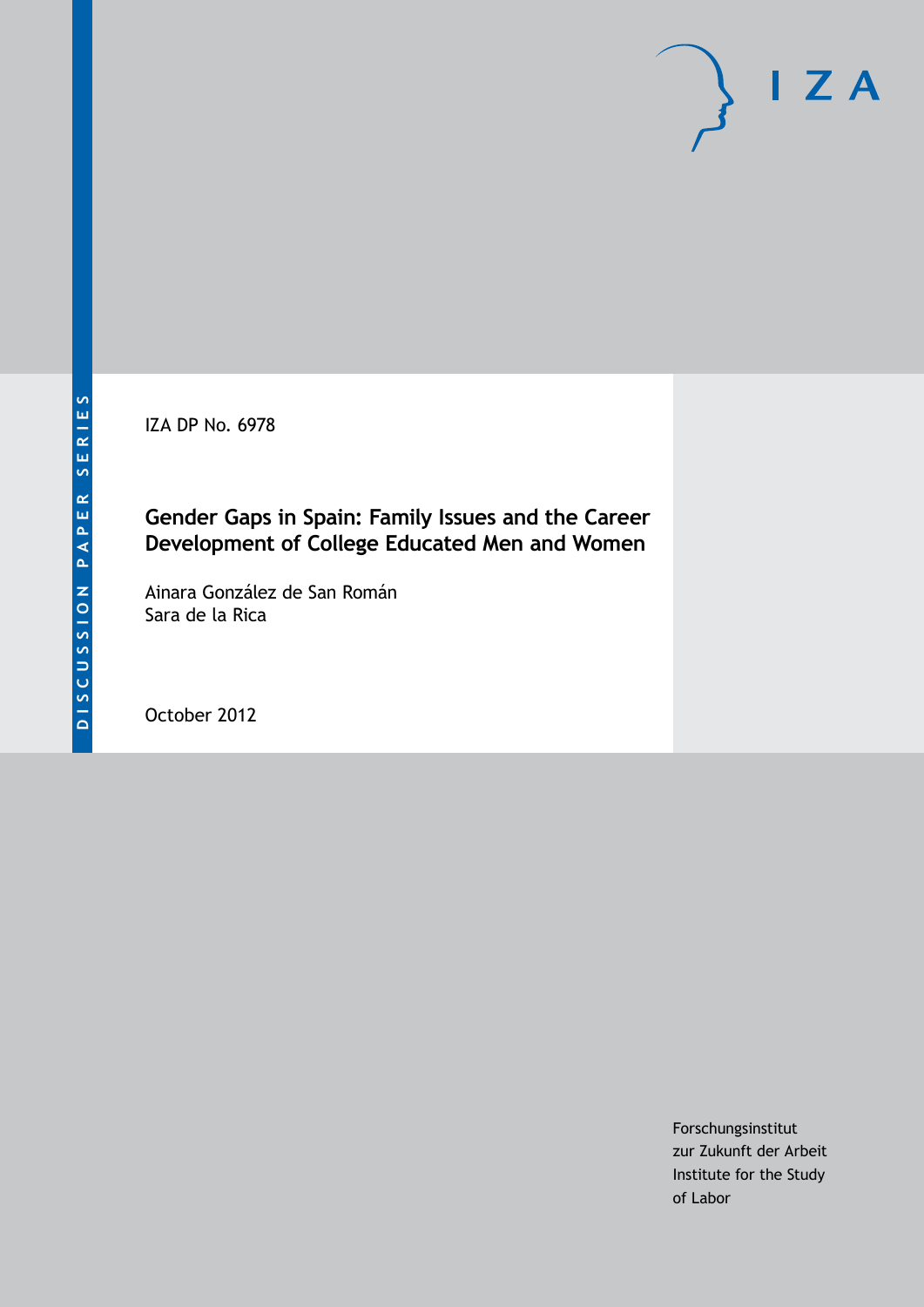# **Gender Gaps in Spain: Family Issues and the Career Development of College Educated Men and Women**

## **Ainara González de San Román**

*UPV-EHU*

## **Sara de la Rica**

*UPV-EHU, FEDEA and IZA*

Discussion Paper No. 6978 October 2012

IZA

P.O. Box 7240 53072 Bonn Germany

Phone: +49-228-3894-0 Fax: +49-228-3894-180 E-mail: [iza@iza.org](mailto:iza@iza.org)

Any opinions expressed here are those of the author(s) and not those of IZA. Research published in this series may include views on policy, but the institute itself takes no institutional policy positions. The IZA research network is committed to the IZA Guiding Principles of Research Integrity.

The Institute for the Study of Labor (IZA) in Bonn is a local and virtual international research center and a place of communication between science, politics and business. IZA is an independent nonprofit organization supported by Deutsche Post Foundation. The center is associated with the University of Bonn and offers a stimulating research environment through its international network, workshops and conferences, data service, project support, research visits and doctoral program. IZA engages in (i) original and internationally competitive research in all fields of labor economics, (ii) development of policy concepts, and (iii) dissemination of research results and concepts to the interested public.

<span id="page-1-0"></span>IZA Discussion Papers often represent preliminary work and are circulated to encourage discussion. Citation of such a paper should account for its provisional character. A revised version may be available directly from the author.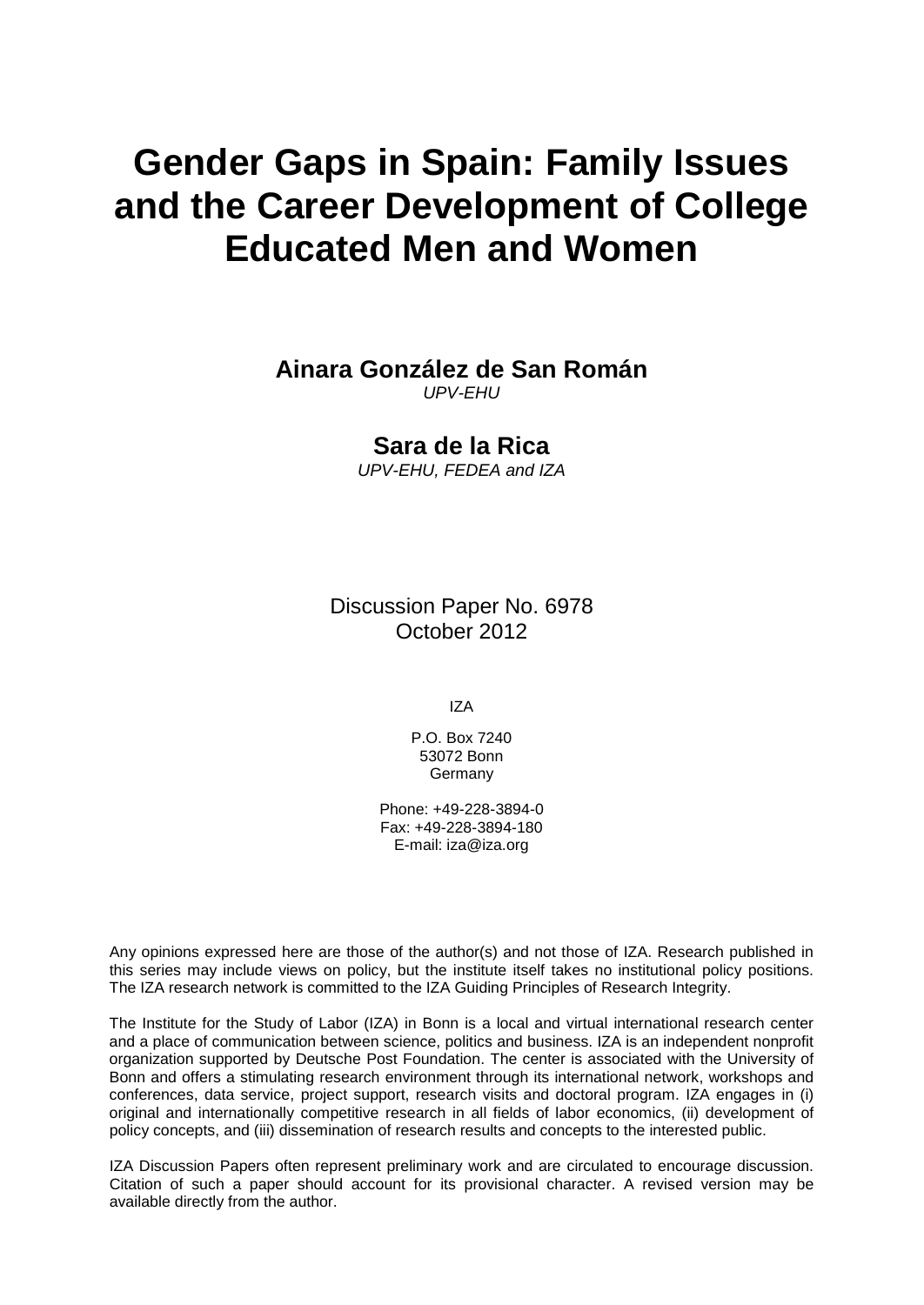IZA Discussion Paper No. 6978 October 2012

# **ABSTRACT**

# **Gender Gaps in Spain: Family Issues and the Career Development of College Educated Men and Women[\\*](#page-1-0)**

Our goal in this paper is to focus on highly educated men and women and try to explore the trade‐offs between family and working career in Spain, where changes in female behavior with respect to the labor market have been relatively recent but rather important. We compare male and female behavior with respect to labor supply and labor performance along their life cycle for different birth cohorts to explore the connection between family and work over time. Our results indicate that family plays a crucial role as a source of gender differences in the labor market in Spain. By 2008, children are the main determinant of the observed gap in labor supply between college men and women. Furthermore, with respect to hours worked, children are also an important determinant for the decision of college‐educated mothers to choose to work part‐time. However, children do not seem to contribute to explain the observed gender wage gap (5%) between college men and women.

JEL Classification: J12, J2, J3

Keywords: gender gaps, career development, family and work, Spain

Corresponding author:

Sara de la Rica Departamento de Fundamentos del Análisis Económico II Universidad del País Vasco Lehendakari Aguirre 83 48015 Bilbao **Spain** E-mail: [sara.delarica@ehu.es](mailto:sara.delarica@ehu.es)

Financial support from the Spanish Ministry of Science and Innovation under projects BES‐2007‐14507 and ECON2009‐10818 is gratefully acknowledged.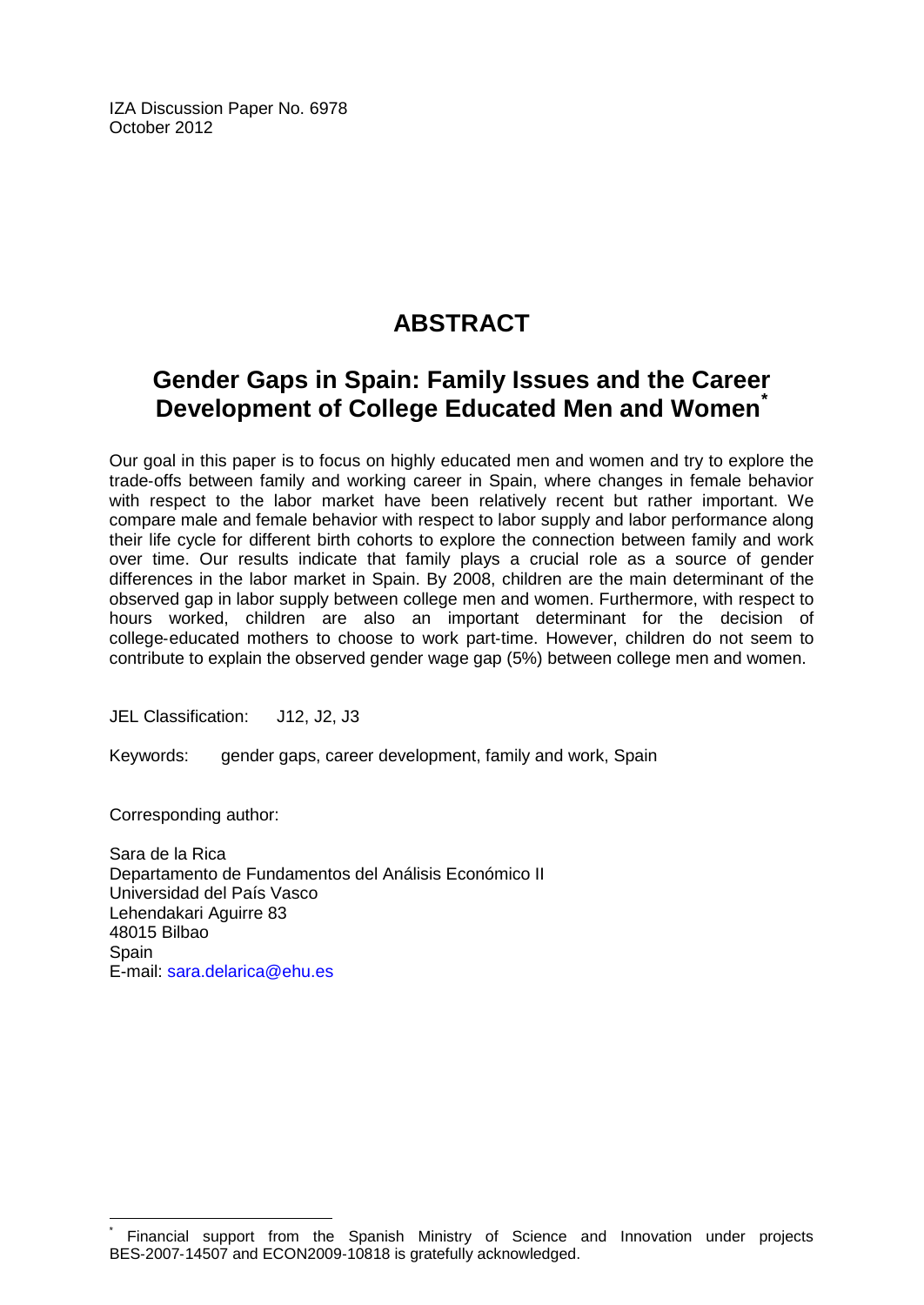#### **1. Introduction**

Among the most important determinants of a countries' competitiveness is its human capital endowment – the skills, education and productivity, that is, of its labor force. Over time, this competitiveness depends very much on how countries use their human resources. The shrinking of the working‐age population and the high educational level achieved by women over recent decades<sup>1</sup> make it essential to consider women as a fundamental part of the workforce. Governments and Institutions may play an important role in creating the legal framework for improving women's education and their participation to the economy, as well as helping societies to break away from the more traditional gender role attitudes that affect women's behavior in many countries. It is also crucial that firms positively believe in the need to create a suitable working environment where men and women can combine work and family.

Needless to say, women have made huge progress in the workplace, especially in the more industrialized countries. In particular, Goldin (2004) refers to the mass arrival of women into the workforce during the seventies as the "quiet revolution". Describing the evolution of women in the labor market during the  $20<sup>th</sup>$  century in the US, she states that until the 1920s, working women were basically young and single and worked in factories or as domestic servants. From the 1930s onwards many more went to school and got jobs in offices. In the 1950s many married women entered the labor market and got jobs as secretaries, teachers or nurses. By the 1970s, their daughters saw their mothers working and took it for granted that they would also work. And since the end of the 1980s, women are overtaking men in graduating from college. This process, to a greater or lesser degree, has been observed in most industrialized economies.

However, we believe that family issues play a crucial role in understanding the observed gender differences in the labor market. Women must combine employment with home responsibilities to a much larger extent than their male partners. This affects their decisions with respect to their labor supply, it affects their human capital accumulation, and hence their labor‐market performance. Several studies try to explore the trade-offs between family and career among similarly educated men and women. Wood, Corcoran, and Courant (1993) find that 40% of the gender gap among American lawyers is explained by children. More recent work by Goldin and Katz (2010), and Bertrand, Goldin and Katz (2011) point to the differences in the intensive margin as the main determinant of the gender gap in male and female careers through the negative effect of children on women's hours worked. Finally, Molina and Montuenga (2009) confirm the existence of a wage penalty for Spanish working‐women with children.

Our goal in this chapter is to focus on highly educated men and women and try to explore the trade‐offs between family and working career in Spain, where changes in female behavior with respect to the labor market have been relatively recent but rather important. We compare male and female behavior with respect

 $<sup>1</sup>$  See Goldin, Katz and Kuziemko (2006) for an exploratory analysis of the catch-up and reversal in</sup> the gender gap in university graduation of American college women.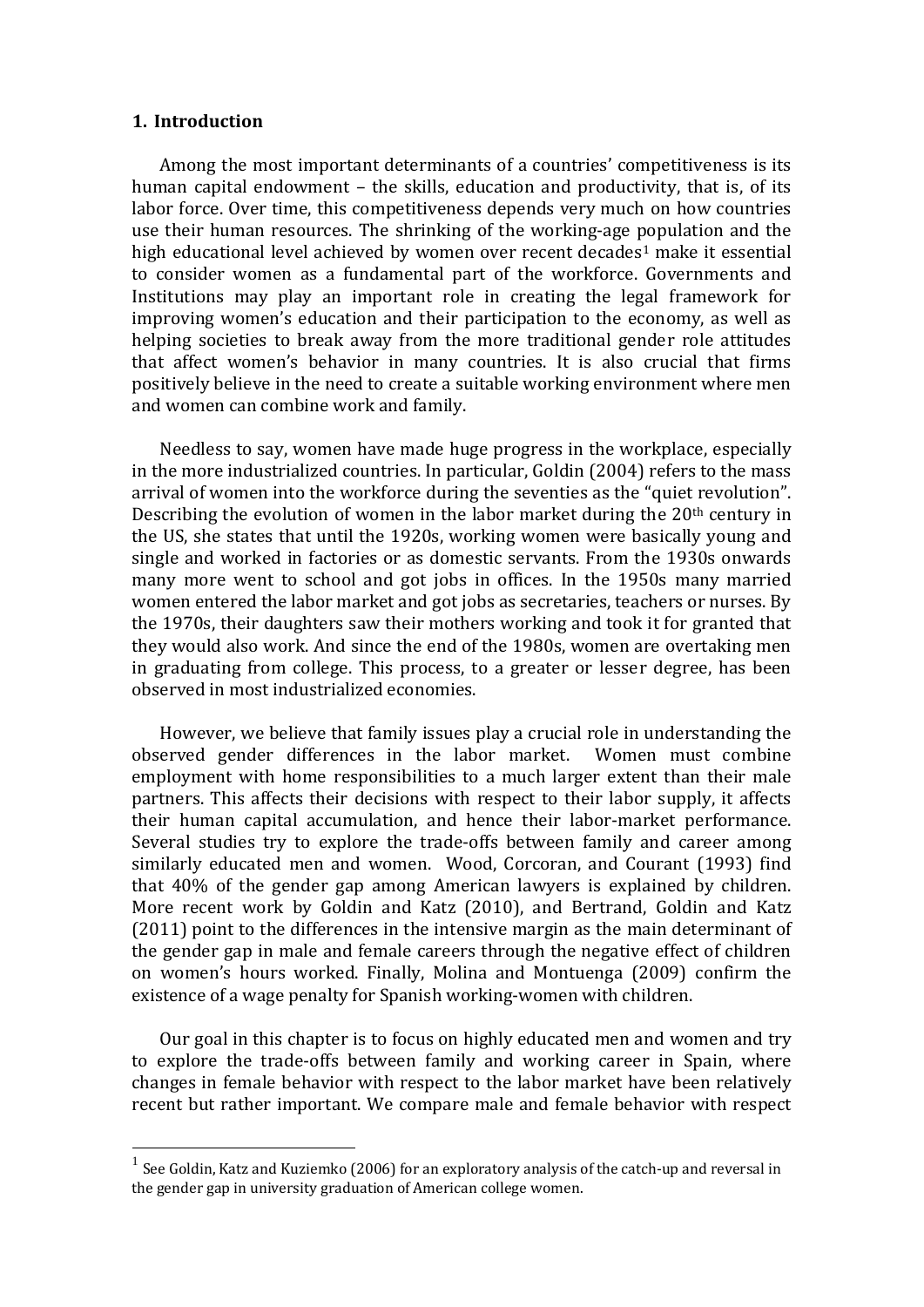to labor supply and labor performance along their life cycle for different birth cohorts to explore the connection between family and work over time. Furthermore, we compare the impact of children on labor supply decisions and on women's labor market performance in two periods – 1994 and 2008, which encompass a period of substantial changes with respect to the role of women in the labor market. Our results indicate that indeed, family plays a crucial role as a source of gender differences in the labor market in Spain. By 2008, children are the main determinant of the observed gap in labor supply between college men and women. Furthermore, with respect to hours worked, children are also an important determinant for the decision of college‐educated mothers to choose to work part-time. However, children do not seem to contribute to explain the observed gender wage gap (5%) between college men and women.

The chapter is organized as follows: In the next section, we provide descriptive evidence of gender gaps for Spain. We describe, in particular, employment rates and part‐time employment rates, and performance in the labor market as proxied by the presence in top positions (managerial occupations) and wages. Section 3 is devoted to estimate and quantify the impact of children on the career development of men and women (employment rates and part‐time employment rates) as well as on their performance in the labor market – wages and the presence in top positions. Section 4 suggests some policy implications derived from the results found in section 3. Finally, section 5 concludes summarizing our findings and recommendations.

## **2. Descriptive Evidence: Gender Gaps in the Labor Market along the life cycle**

The goal of this section is to describe the extent to which family issues are related to the gender gap in the labor market (labor supply and performance) for highly educated workers. To do so, we show gender gaps in labor supply (employment rates and part‐time rates) and labor performance (incidence in top jobs) along the life cycle for different birth cohorts. This allows comparing gender gaps at different ages and in particular, at pre‐maternal and post‐maternal ages. The fact that gender gaps increase during child bearing ages –between 25 and 40‐ provides a first indication of the importance of family on the professional careers of college‐educated women versus those of their male counterparts. Second, by comparing gender gaps along the life cycle for different birth cohorts it is possible to assess the change of such profile over time, as Spanish society is changing2.

There are several studies that trace the labor force experiences of different cohorts of college graduates for the U.S focusing on why career and family outcomes changed over time. Goldin (2004), who is closely related to our study, finds that more recent cohorts – those born in the eighties‐ have been able to combine both career and family whereas the older ones were much more forced to choose between one of the two. We will present next similar evidence for the case of Spain.

 $2^{2}$  For space restrictions, we do not report gender gaps on these indicators for all men and women. In general, the gaps are bigger when the whole population is taken into account.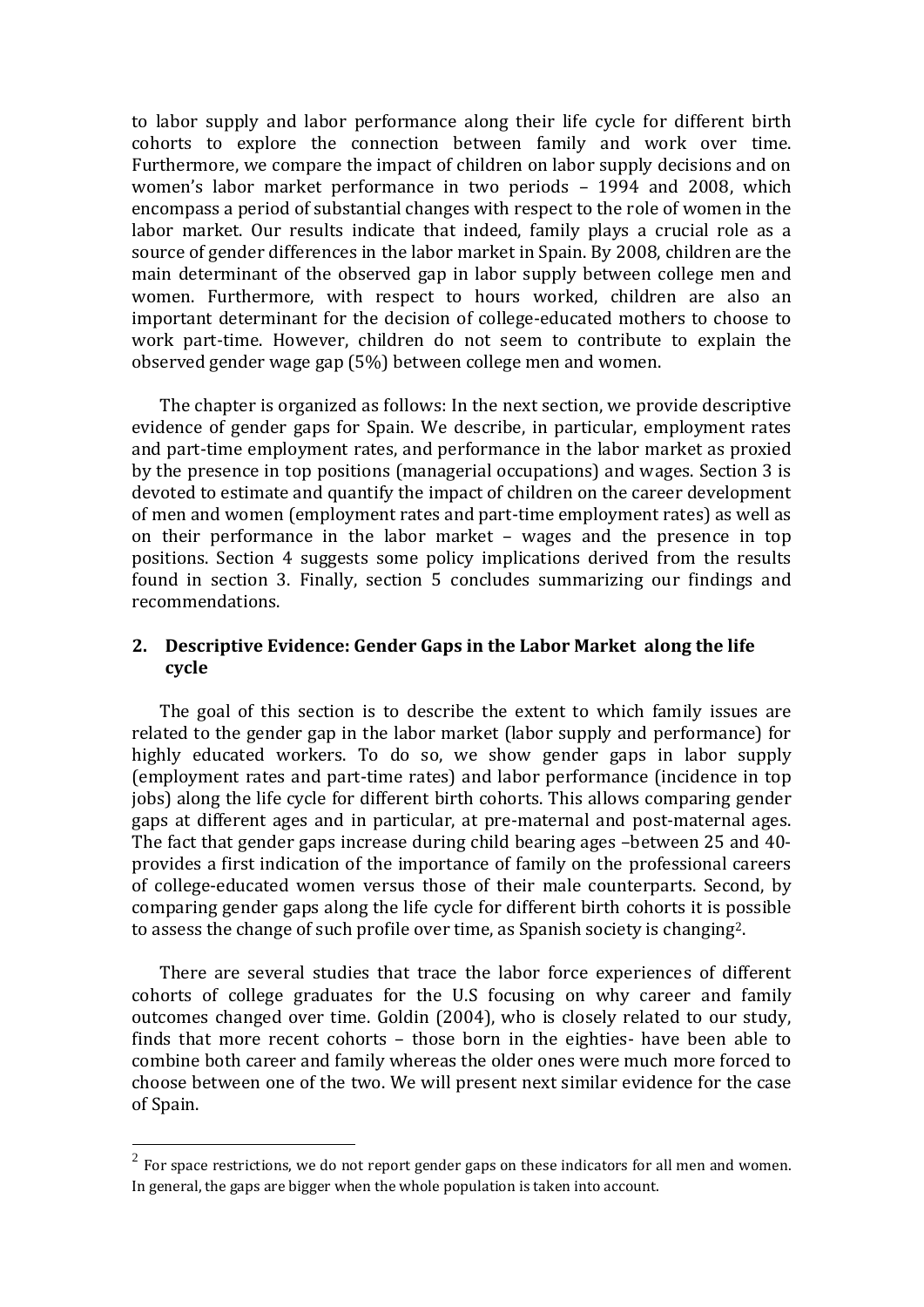#### **2.1. Employment Rates along the life cycle**

We use the *Spanish Labor Force Surveys* since 1986 to construct the Employment Rates as the ratio of individuals who are working at the time of the survey divided by the total population between 25 and 60 years of age. Moreover, in order to assess how these rates evolve for different groups in our sample, we construct this indicator by gender, education group– college/non‐college, and for different age intervals. Figure 1 shows life-cycle Employment Rates for college females (*yaxis*) for seven age groups (*xaxis*). Each line corresponds to a different birth cohort<sup>3</sup>, and therefore, for each of them it is possible to look at average changes in labor market indicators throughout the life cycle.

Figure 1 shows that for the two earlier cohorts – the one born in 1960 and the one born in 1965, the life cycle profile is different than the corresponding one for later cohort. In particular, the two youngest cohorts have a more apparent concave profile than the oldest ones, with an employment rate continuously increasing even at child‐bearing ages. When comparing employment rates of college men and women, significant differences emerge at different stages of the life cycle. Figure 2 presents the relative employment rate of college women with respect to college men.

At very young ages, employment rates for college educated women are even higher than those of men. However, by the age of 30 there is an employment gender gap equal to 15% for the oldest cohorts and to 7% for the youngest one. The gender gap along the life cycle has a U-shape, and by the 40s, the employment gap seems to shrink again, although parity in employment rates is never reached at older ages. This figure, and the timing of lower female participation, suggests that family and child bearing may be the reasons for the different time-profile of participation. The evolution across cohorts, suggest on the other hand that more recent generation have been affected less by family constraints in their labor participation.

## **2.2. PartTime versus FullTime Jobs along the life cycle**

Family issues are very likely to affect not only the extensive margin of labor supply (employment) but also the intensive margin (hours worked). Given that childcare is very time intensive and competes with time for work, family issues may entail a reduction in hours worked, as has been already shown by related studies for the U.S. (see Goldin et.al 2010). Part-time versus Full-Time Work indicates, in absence of precise measures of actual hours worked, a usual

 $3\,$  Given the data availability we can construct 4 different cohorts, five years apart from each other, and thus cover from those born between 1960 and 1975. Moreover, since we have constructed 7 age categories that group 3 years each, the cohort born in 1960 refers to those individuals born between 1959 and 1961 and that are between 25 to 27 years of age in 1986. The same applies for the rest of cohorts.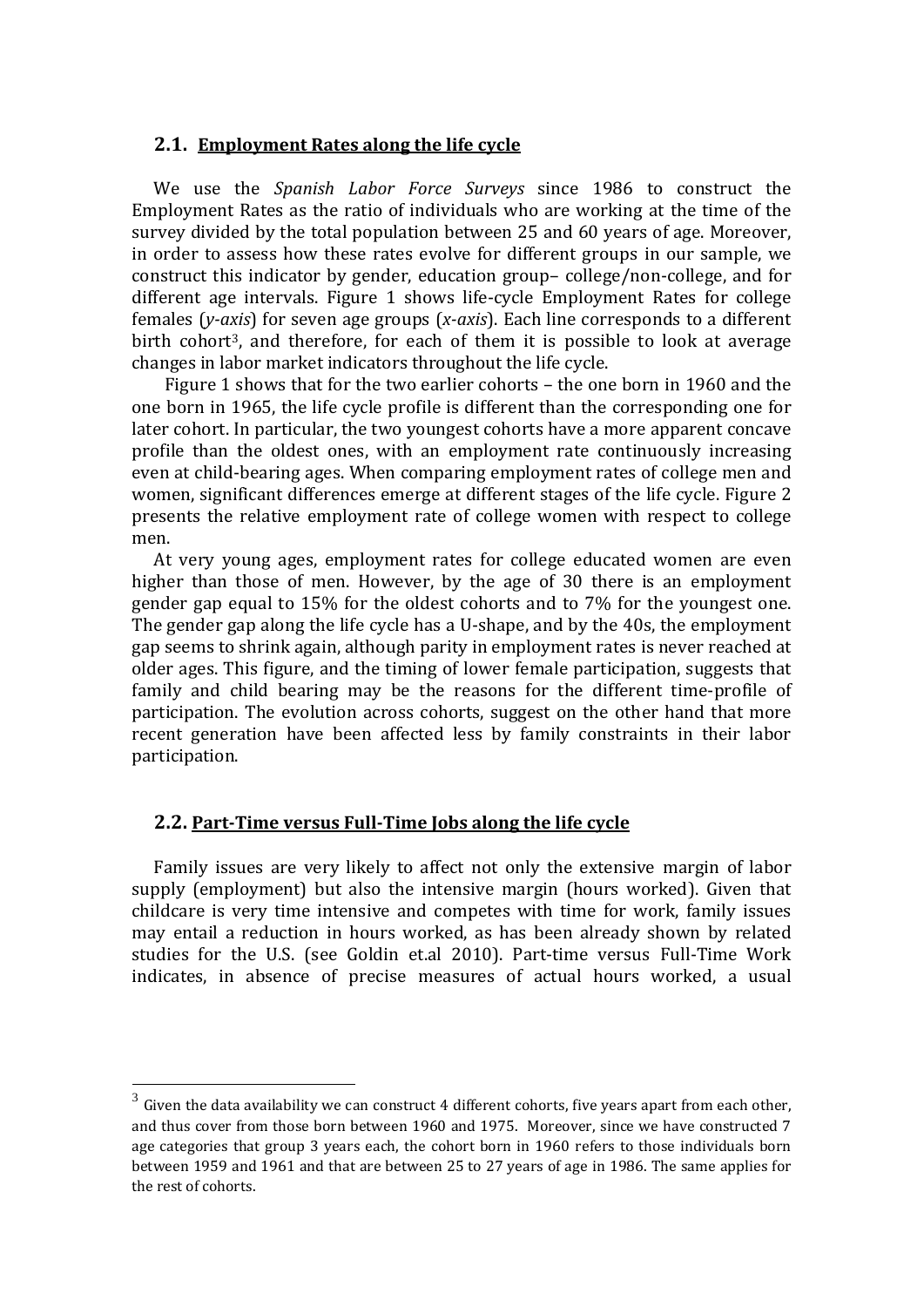approximation of time dedicated to work. Figure 3 describes Life Cycle Part‐Time Rates (as a % of employment for college-educated women)<sup>4</sup>.

Two issues deserve notice: First, part‐time has been increasingly used by recent cohorts at all ages. Second, among college‐educated workers, we observe an increasing pattern with age. This confirms the fact that the youngest generations of women use part-time employment to a greater extent especially at child-bearing ages presumably to reconcile work and family. Indeed, this is confirmed by the percentage of women indicating "family reasons" as the reason for part‐time in the *Labor Force Survey*. In 1996, only 15% of college‐educated females aged 35‐39 gave such a reason for working part‐time. However, by 2011, 45% of part‐timer was due to family reasons. This increase was also encouraged, after 1998 by the Law on part-time, which improved the working conditions for part-timers and encouraged more females to make use of such work pattern.

#### **2.3. Gender Gaps in the access to Managerial Jobs along the LifeCycle**

In order to complete the descriptive information provided in this section, we describe the incidence of college‐educated men and women in managerial jobs and we look at possible occupational changes along their life cycles<sup>5</sup>. Gender gaps in the access to top jobs may somehow reveal differences in the labor market performance of college men and women along their life cycles and for different birth cohorts. Figure 4, shows the percentage of workers employed in managerial jobs. It shows that on average, the incidence of these jobs is very low. However, when looking at different age groups, we can see a clear increase in the prevalence of managerial jobs with age. Moreover, this increase is more pronounced in the later cohorts than in the oldest ones.

Finally, when comparing men and women along the life cycle, we can see from Figure 5 that there is a clear decrease in the relative presence of women in managerial jobs with age, and the pattern is similar across cohorts. Given the age at which this decline begins this profile might suggest that raising a family becomes harder to reconcile with a high profile career over time.

#### **3. The impact of Children on Gender Gaps in Labor Supply and in Labor Market Performance**

In this section we quantify the impact of having children on the gender gap in the labor market indicators mentioned above – employment rate, incidence of part‐time, wages and presence in managerial jobs. For doing so, we make use of two micro‐data sets: The first one is the first wave (1994) of the Spanish data from the European Household Panel, and the second corresponds to the 2008 wave of

<sup>4</sup> We do not provide either evidence of Part‐Time Rates for college males or relative Male/Female part-time rates because they are negligible at all ages and for all birth cohorts for the male population. They are available upon request.

 $5$  Unfortunately, although gender wage gaps are an additional clear indicator of differences in performance in the labor market by men and women, the lack of available data for Spain prevents us to describe gender wage gaps along the life cycle and for different birth cohorts.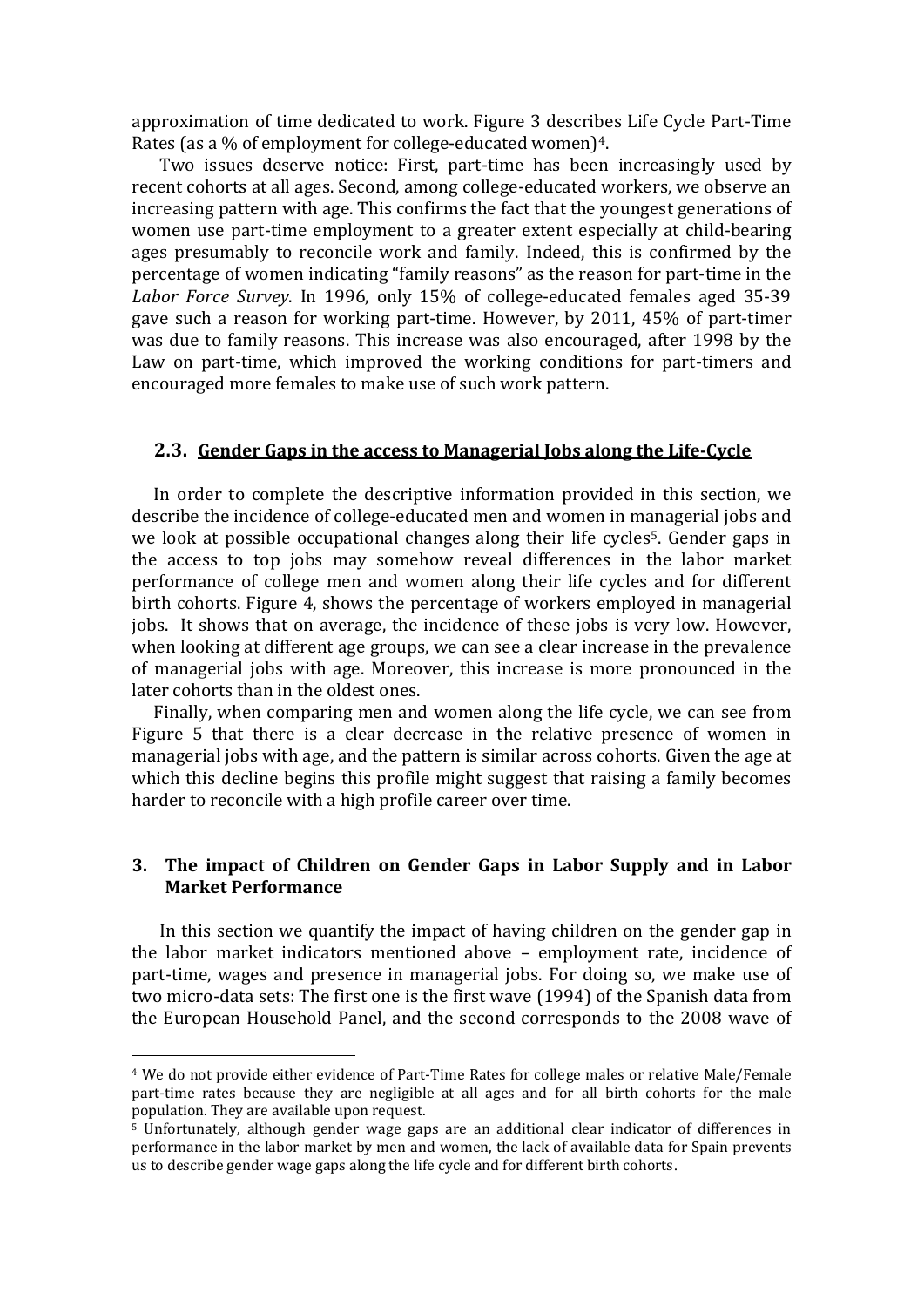the Spanish data of the European Survey of Living Conditions. One of the advantages of using these panels is that their design is the same which makes them highly comparable. In addition, these two European Household Panels are most suitable for our study given that they are the unique datasets for Spain which contain individual information on demographic characteristics, labor market performance and family information together.

We have used these waves in order to compare the mid-nineties with the most recent tendencies measured as of 2008, the last available wave of the EUSILC<sup>6</sup>. The college‐educated individuals included in the 1994 sample, whose age is between 25 and 45 years of age back then, belong to the two oldest birth cohorts described in section 2 – (aged between 60s and 65 by 2008) , whereas those included in the 2008 sample are individuals who belong to the two latest cohorts born in the 1970s and 1975s. Changes in the condition of women with respect to their role in the family and in the labor market have been remarkable during this 15 year period.

#### **3.1. Average Gender Gaps: 1994 versus 2008**

Before getting into the estimation of the impact of children on the observed Gender Gaps, it is interesting to look at the raw average gaps for the relevant groups of men and women and for the two periods under consideration. Our main goal in this Chapter is to measure the extent to which rearing children affects the gender gaps for the highly educated men and women. Hence we have restricted individuals to be between 25‐45 years of age, when family concerns should matter most, and we focus on those individuals with the highest level of education (ISCED  $5-7$ )  $^{7}$ .

Table 1 presents the average Employment Rates, Part‐Time Employment Rates and percentage in Managerial Positions (following the corresponding ISCO classification of occupations for each period) for different groups of college‐ educated individuals namely all Men, all Women, Men and Women without children and Men and Women with children<sup>8</sup>. Average gender gaps are reported for all individuals and separately depending on the family situation. We will call "family gap" the differences in average values between childless women and mothers.

Table 1 reveals interesting features for each of the indicators that we summarize next.

*Employment Rates:* There was a substantial increase in employment rate of all college women between 1994 and 2008. This increase was equal to 17 percentage points (pp.) for women with children whereas for childless women the increase

 $6$  At the same time, the period under study in this section corresponds basically to the one presented in the descriptive part of the chapter, which facilitates somehow the interpretation of the results and helps relating them to the stylized facts already shown in the previous sections.

<sup>7</sup> This is the most standard age interval of other studies which have analyzed the impact of children on gender issues, see Harkness and Waldfogel (2003), and Moluenga and Molina (2009) among others.

<sup>8</sup> With children refers to having at least one, regardless of the total number of children or their age.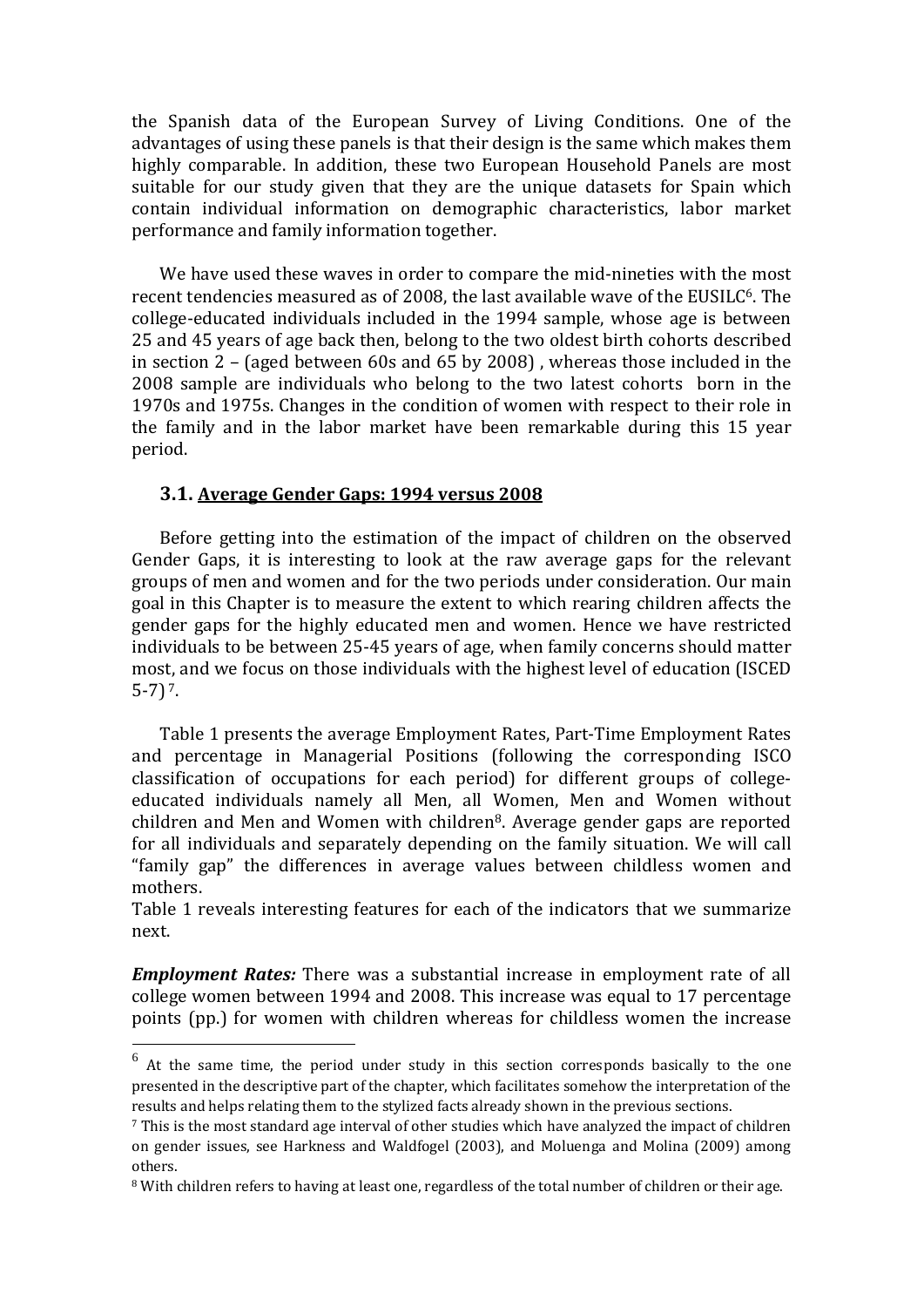was equal to 11 pp. The employment rate of men, to the contrary, remained very stable and high between these two years. With respect to gender gaps, these are particularly high among men and women with children (31% in 1994), although by 2008 the gap decreases to 14.4%. It is also interesting to observe that the gender gap in the employment rate among men and women with no children disappears by 2008. Finally, comparing women with and without children – the family gap- we can observe that it is substantial in 1994 (11%), but it decreases by a large extent (to 5% only) by 2008.

*Parttime employment Rates:* Both in 1994 and 2008, part‐time employment was basically a Female choice. The incidence of part‐time employment among college‐ educated male workers ‐ fathers or not‐ was negligible. However, for women with children the increase in the use of part‐time between the earlier and the later year employment was substantial (from 11 to 19%), whereas for childless women the contrary can be observed – a decrease from 15 to 11%. This evidence suggests that the increase in Part‐Time Employment was strongly and positively correlated with the presence of children. These gender gaps reflect mainly the evolution of parttime employment for women. Finally, the family gap in the use of part-time increased considerably. The introduction of part-time laws certainly played and important role in this evolution.

Access to Managerial Jobs: The first feature to highlight from the last two columns of Table 1 is that the presence of college‐educated men and women aged 25‐45 years working in managerial jobs is very low. There are simply very few managers below the age of 50. For women with children the presence among managers is virtually zero, while 1 to 2 percent of women without children are managers. For comparison 7% of men aged 25‐45 were managers in 1994 but by 2008 only 3% was. The presence among managers was higher for men with children than for childless men. Contrary to what we observed with the part‐time employment indicator, in this case the evolution of the gender gap over time reflects mainly changes in the percentage of males in these jobs, given that women are barely represented in these occupations, particularly if they have children. This is consistent with the descriptive figures we depicted in section 2, although the percentages there were somewhat higher for both groups, which could be associated with the selected age range of our sample of individuals.

Table 2 shows descriptive evidence for wages, namely *(Log) Hourly Wages*. When comparing log hourly wages of men without and with children, the first issue to highlight is that fathers earn more than childless men in the two periods, whereas the contrary happens for women. With respect to the gender wage gap, it is slightly higher in 2008 than in  $1994 -$  it rises from  $3.2\%$  to  $4.5\%$ . In addition, comparing men and women without children, it can be seen that childless women earn more than their male counterparts in 1994 (6% more), but by 2008 the gender gap reverts sign, favoring men in around 5%. When comparing men and women with children, men earn between 5 and 6 percent more in the two periods under consideration. Finally, note that these gender gaps are much lower than those observed for the whole population of men and women. In this case education seems to reduce the hourly wage gap.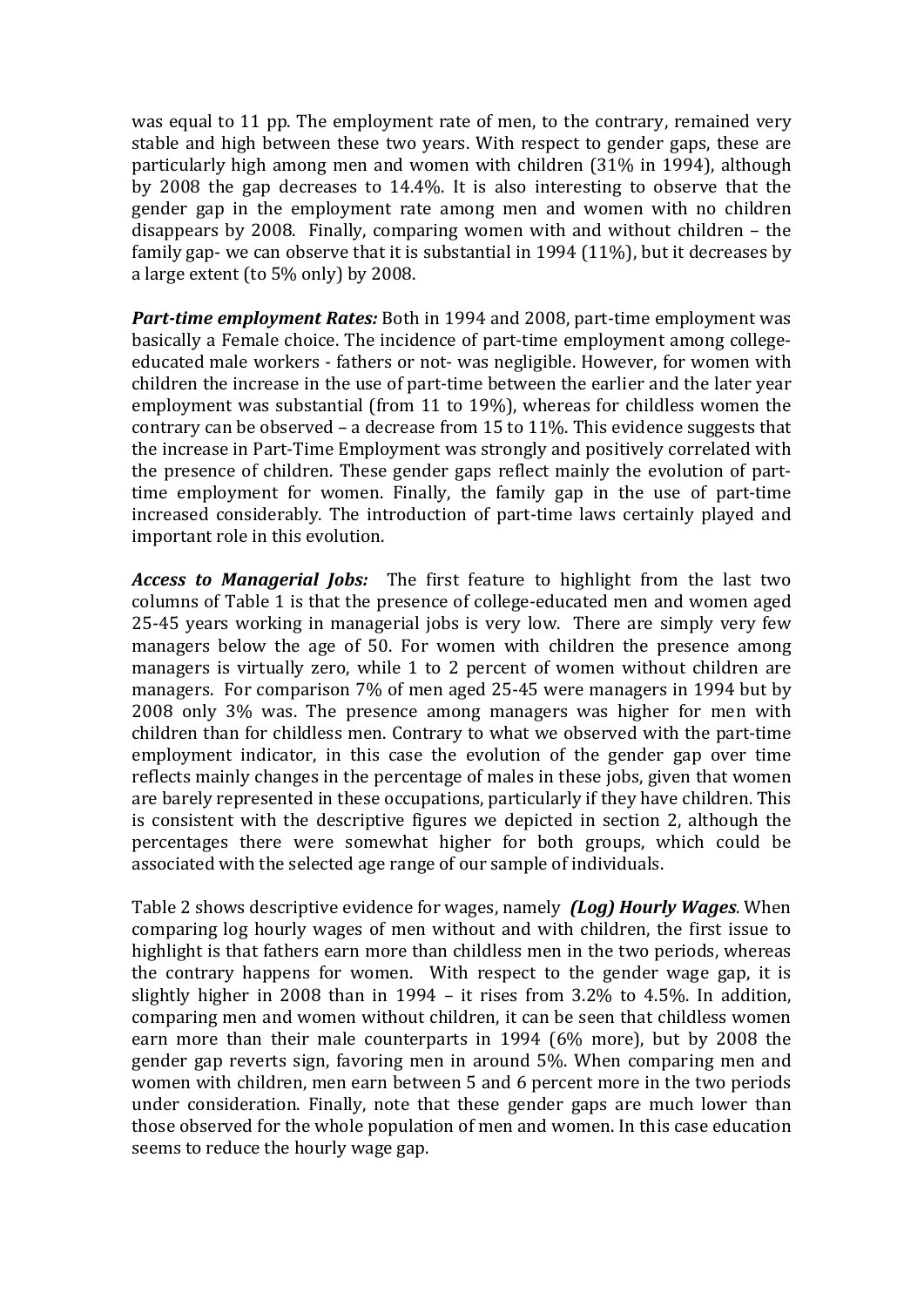#### **3.2. The impact of children on each of the Labor Market Indicators**

We now proceed to isolate the impact of children on gender gap in labor market performances, distinguishing it from other potential determinants. Tables 3 and 4 present discrete choice (Probit) estimations of (i) Probability of Working versus Non‐working and (ii) Probability of Part‐Time versus Full time Employment9. Table 5 presents standard hourly wage regressions. In all estimations, we consider the sample of college‐educated men and women of 25‐45 years10.

Depending on the specification, controls for age, presence of a working spouse, other family income and regional fixed effects are also included. Our final preferred family specification is captured by the variable "*Any child"* a dummy equal to one if the family has any number of children of any age<sup>11</sup>. Estimations are done separately for 1994 and for 2008 to compare the impact of having children for the three indicators in the two periods. Given the potential simultaneity of the decisions to have children and the decision relative to the labor market we must instrument the children variable to avoid spurious correlations due to reverse causality in the estimation equation. We try two instruments:

- **IV1**: Following Harkness and Waldfogel (2003) we use as an instrument the fraction of women who have any child by region, age and marital status (married or not). The identification assumption is the local (regional) culture about having children affects the individual decisions of having children but not the local labor market conditions. Clearly if the regional fertility averages are affected also by economic (labor market) conditions the instrument would not be valid.
- **IV2**: Second we also try an instrument based on the Spanish Time Use survey of 2002‐2003. To be consistent with our estimation sample, we restrict to individuals aged 25‐45 and compute average daily time devoted to housework by region (18 regions), gender, age range (25‐34 and 35‐45) and type of household (presence of children or not). This allows creating 144 different cells with different values with respect to time devoted to housework. In this case the identifying assumption is that the time spent in house‐work (rather than the number of children) identifies local cultural attitude towards women and family and can be correlated with fertility decisions. Then we merge these values with the two Household Panels for year 1994 and 2008. The correlation of this variable with the variable *Any Child* measured in 2008 is

 $9\,$  We have decided not to report the impact of children on the incidence in managerial jobs because the barely null incidence of women in these jobs prevents the identification of any significant effect. Nevertheless, results can be obtained from authors upon request.

 $10$  Tables 3 and 4 display the marginal effects of the variables related with having children, as well as the marginal effect of children for different groups: women with children versus women without children ‐ marginal contribution to the family gap, and women versus men ‐ marginal contribution to the gender gap. Table 5 displays the OLS and IV coefficients of the wage regressions.

<sup>&</sup>lt;sup>11</sup> We estimated also other specifications, allowing the impact of the family to depend on the age of the child. We found that, conditional on the age of the mother, the impact of very young children on employment is marginally higher than that of older kids. Given that the additional contribution is small, we finally decided to present only the average impact of any child on employment. Results on the other specification can be obtained from the authors upon request.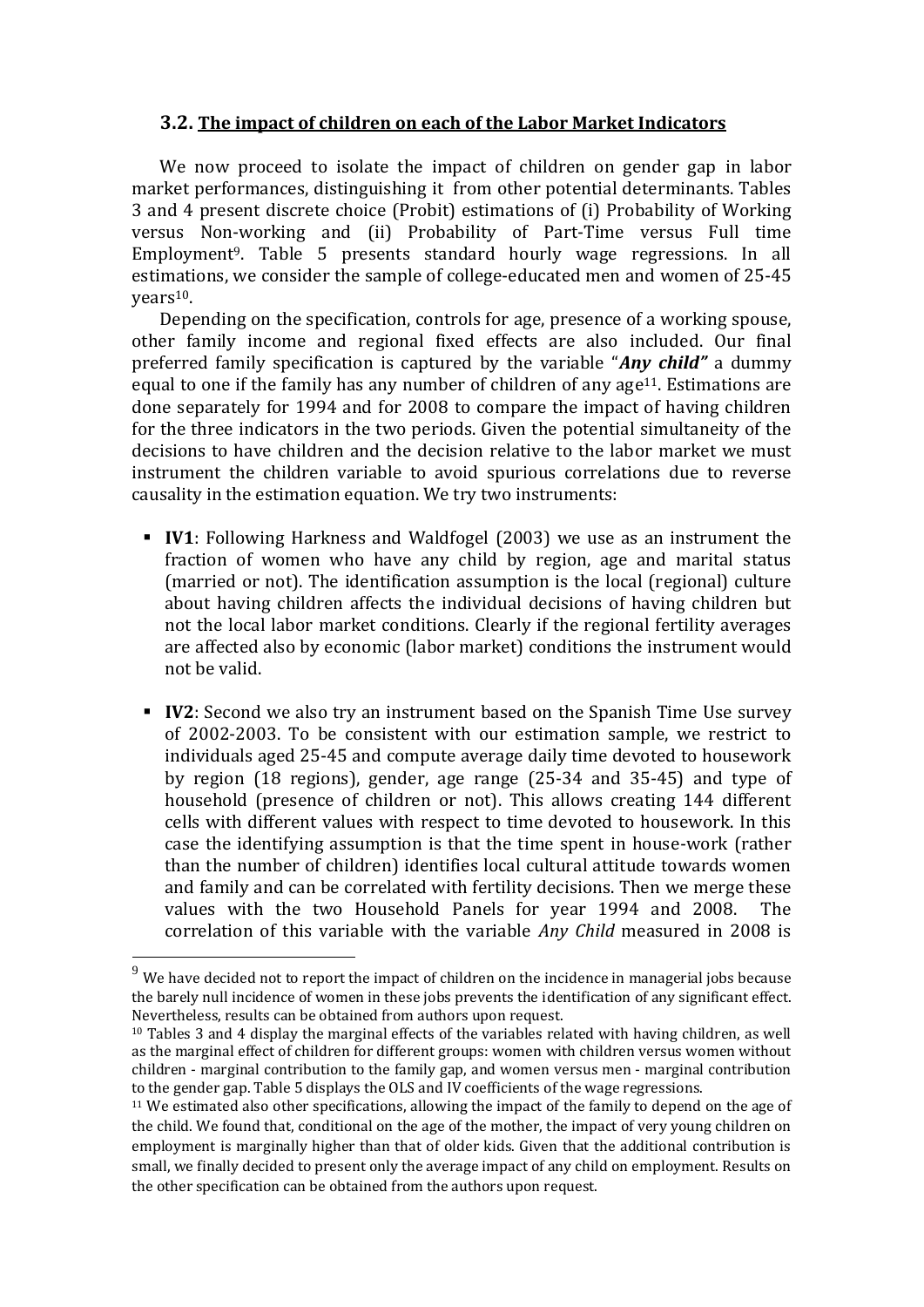0.227, significantly lower than the corresponding correlation with the other instrument, but still significant considering that the variable is extracted from a different data source and a different time period. Indeed, in the selection estimation of *Any child* on this instrument (once the controls are added), it turns out to be statistically significant, with a value of 0.242 and a standard error of 0.031. However, we encounter some data limitations for the year 1994, given that in the Household Panel for that period, the regional information available covers only 7 regions instead of 18 autonomous communities. This reduces the number of cells to 56, which introduces very limited variability when merging these values with the 1994 Household Panel. Indeed, the correlation between this potential instrument and *Any Child* for 1994 is 0.067, and insignificant in the selection estimation. Therefore we will present IV1 and IV2 results for 2008, but only IV1 results for 1994.

The computational method that we use to calculate the IV1 and IV2 estimates is two‐stage least‐squares (2SLS). In the first stage, *Any Child* is regressed on all of the exogenous control variables by using a probit model, including also the instrument in the equation of interest. After obtaining the predicted values of that equation, in the second stage, the regression of interest is estimated as usual, except that the endogenous variable is replaced with the predicted values from the first stage. From the results of the first stage estimation, we can assure that the instrument is a good predictor of the endogenous variable<sup>12</sup> – Any Child. Unfortunately, the additional requirement for the instrument to be valid (it should be uncorrelated with the error term in each equation of interest) is not testable in exactly identified models as we have here.

We report the results of the estimations in Tables 3 and 4. The first column for each of the two periods – column [1] - shows the marginal effect of children when no additional controls are included. Columns [2], [3] and [4] report adjusted marginal effects of having children, when including the additional set of controls in the estimation. In column [2] we assume exogeneity of the children variable whereas in [3] and [4] we use 2SLS to account for the possible endogeneity in the decision of having children. Column [4] corresponds to the estimation using the second instrumental variable and it is only reported for year 2008.

#### **3.2.1.** *The Impact of Children on the Employment Decision*

 Results from Table 3 indicate that in 1994, having any child decreased the probability of working for women with respect to men by around 22% – coefficient of *Female\*Any child* in the third raw of the table. By 2008, this differential increased to 26% ‐ the estimated impact is very similar regardless of the different instruments used, which adds robustness to the result. However, the total gender gap, which is composed of the specific gender effect plus the children differential effect for women, decreases from 28% in 1994 to 24% by 2008. This is because the specific gender effect – coefficient of *Female*, decreases significantly from 1994 to 2008. In addition, when comparing mothers with childless women (family gap),

 $12$  To verify that the chosen instrumental variable is not weak we compute the F-statistic against the null that the instrument is irrelevant in the first‐stage regression which turns out to be much larger than 10, what ensures that the instrument is a good predictor of the endogenous children variable.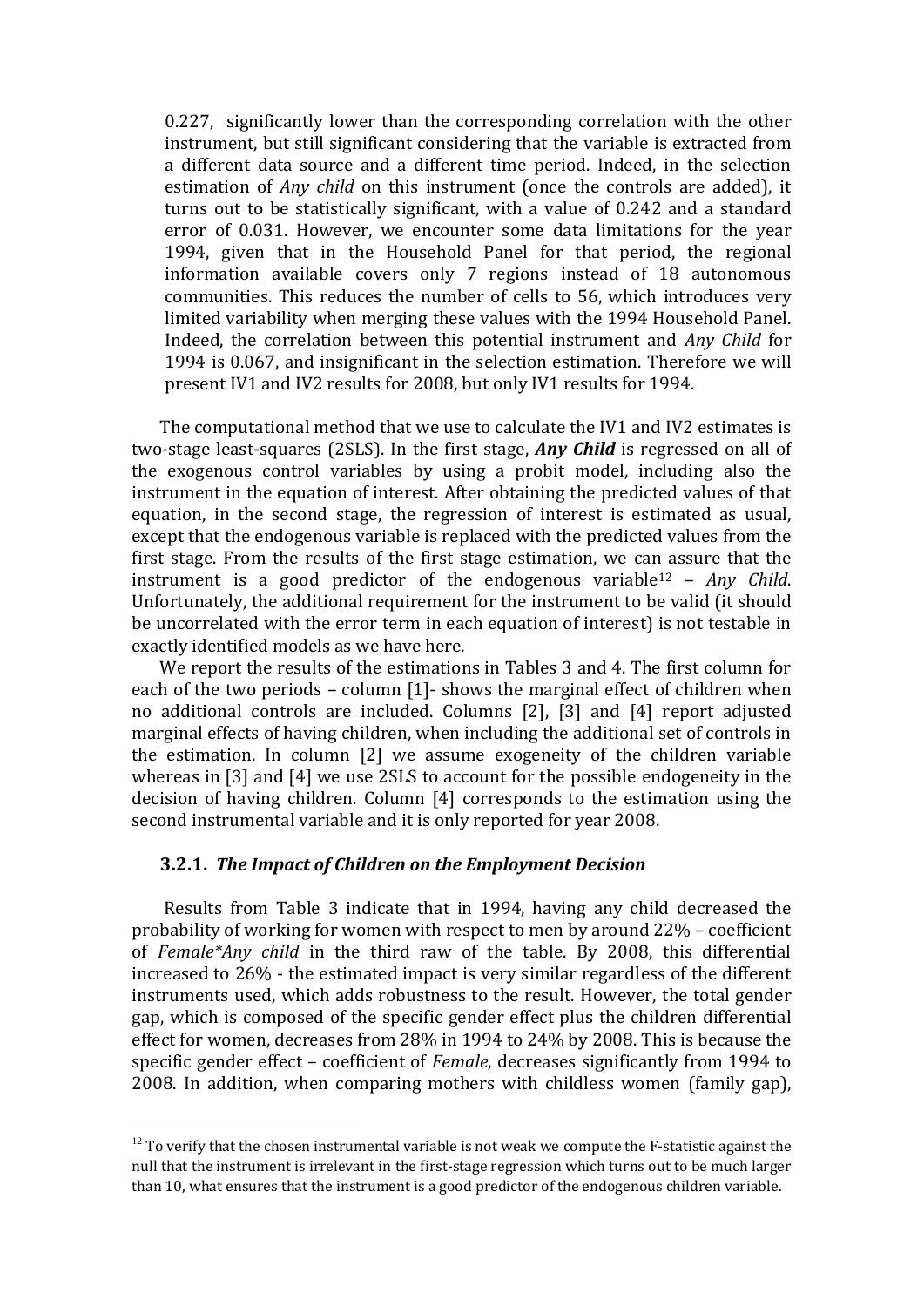the fact of having children decreases the probability of working by 10% in 1994, but interestingly, the impact of children by 2008 is even higher – reduces the probability of working in 17%.

Our interpretation of these results is as follows: In 1994 college women who entered the labor market were a higher selected sample than in 2008 – average employment rates of childless women were 11% lower than comparable men (the gap shrinks to 1% by 2008), and average wages of childless women were higher than those of childless men (the opposite in 2008). As a result, the impact of children is comparatively smaller in 1994 than in 2008, although in the two periods children clearly decrease the probability of working for women. By 2008, given that there is no gender gap at entrance in the labor market among college individuals, the presence of children is basically responsible for the whole gap. As a result, the impact of children is higher and the family gap is also higher.

#### **3.2.2.** *The Impact of children on the Decision of working PartTime*

Table 4 presents the estimations on the impact of children on the Part‐Time versus Full‐Time choice for those who have decided to remain in the labor force. The most interesting result is that the impact of children in the use of Part-time employment for women with respect to men (coefficient of *Female\*Any child*) is not significant in 1994, but increases to 13% by 2008. In addition, and consistently with this (given the small incidence of Part-Time work among men), having children did not increase the use of Part-time employment for women in 1994 (which is consistent with the lower part‐time employment rates for women with children with respect to childless women observed in table 1) but it did by 2008. If we consider the whole adjusted gender gap in part-time rates *i.e.*, the specific gender plus the family effect, this amounts to 7% in 1994 and rises to 22% by 2008, where the specific female effect is added to the significant family effect. Again, very similar results are found regardless of the instrument used in the IV estimation for 2008.

Overall, by 2008, a large share of women in the labor market who have children use Part‐Time Work to reconcile family and career. They did not do so in 1994 probably because the possibilities of part time jobs were much more limited<sup>13</sup>, so many more women decided to quit the labor force. In fact the frequency of those college women who report to work part‐time because of *housework, looking after children or other persons* increases in 50% in this 15 years period – in particular, it goes from 23% in 1994 to 73% in 2008

#### **3.2.3.** *The impact of children on Gender Wage Gaps*

Table 5 shows the estimate of the presence of children on the observed gender wage gap. Estimations for 1994 and 2008 are presented separately. In column [1] we present only indicators of family to obtain the impact of children in the raw

 $13$  We have not taken into account the possible selection of women into the labor market in this estimation because our aim is not to infer the decision of part-time for all college women, but rather the determinants of this decision for women who have already decided not to quit from the labor market. Our aim is to measure to what extent women with children who have decided not to quit from the labor market decide to go on part‐time to facilitate family and work life. The same applies to the estimation of the incidence in managerial jobs, as well as the wage estimations.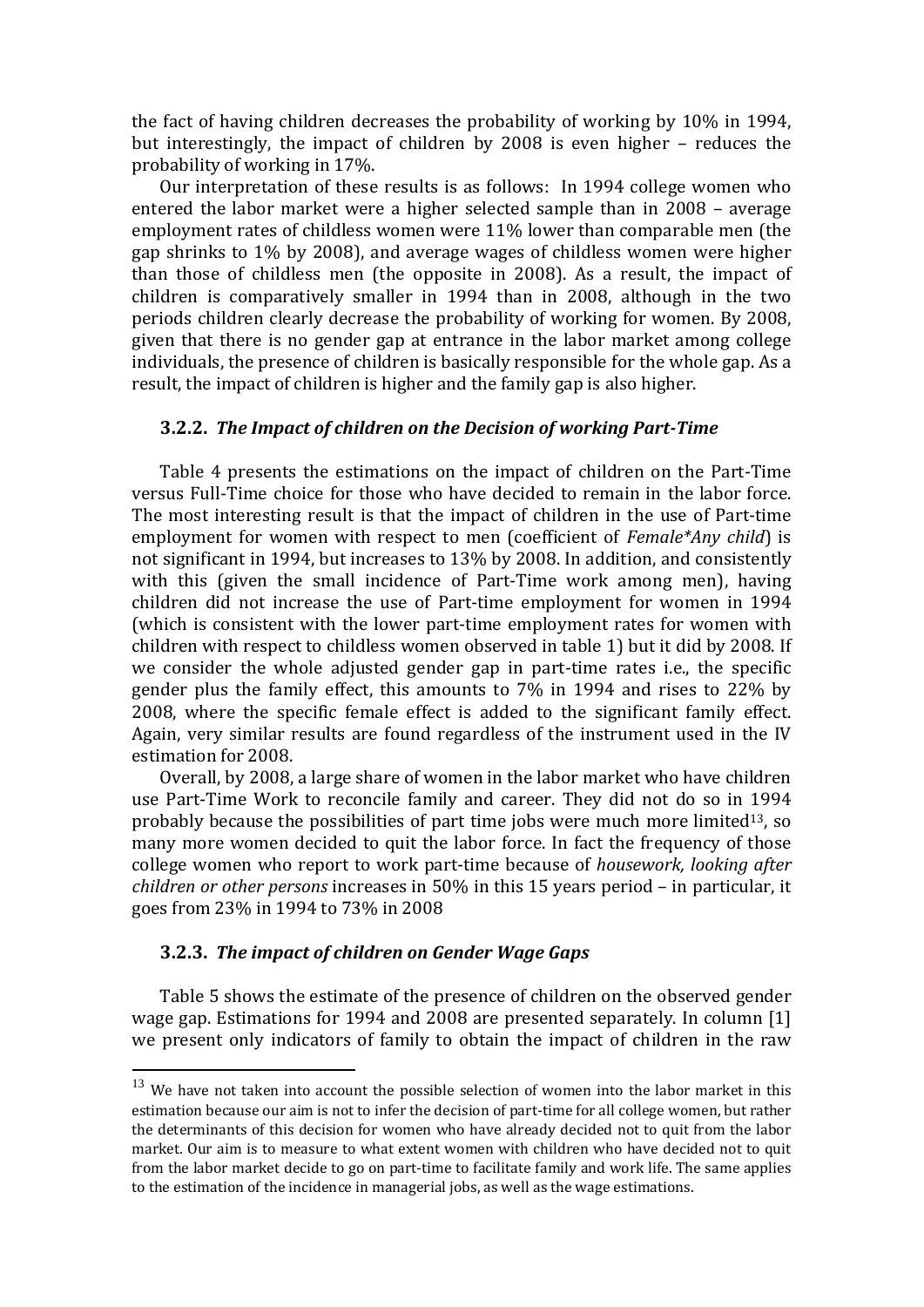wage gap. Column [2] adds the standard controls (age and its square, tenure, part‐ time employment, industry dummies and regional dummies) but without conditioning on occupation. Column [3] adds controls for occupation. The aim for presenting these two specifications separately is to measure the extent to which part of the gender gap in wages is due to the fact that women segregate into low paid occupations. Finally, column [4] reports the IV estimation corresponding to this last specification. We just present the IV1 results for both periods, since the IV2 is only used for 2008 and the results are pretty similar when we use that instrument instead.

The most interesting reuslt is that the impact of the family differs to a great extent when comparing 1994 with respect to 2008. In 1994, there is no significant gender wage gap between childless women and men (coefficient of female of columns [3] and [4]). However, the presence of children decreased female wages by around 13% when compared to their male counterparts. In 2008, results are just the opposite: The adjusted gender wage gap between childless women and men is significant (9% without conditioning for occupation and 6% conditioning for it) but the impact of children is negligible. This result is very consistent with what we saw in the estimations of the employment probability: As we argued before, in 1994 there is high positive selection in labor market entrance of college women, which results in average higher wages for them and hence in no gender wage gaps. Hence the whole wage gap is due to the impact of children. By 2008, given that there is no selection at entrance for college women, the wage gap is basically at entrance (childless men and women), with no negative impact of children for female wages.

It is also interesting to see the different correlation between Part‐Time and hourly wages in 1994 and 2008. In 1994, part‐time employment's impact is either positive or null, depending on whether we condition for occupation or not. However, by 2008, its impact is clearly negative, which is a more usual result. Given the low incidence of part-time work in 1994, it is likely that workers who made use of it were a very particular sample of workers. Finally, when comparing the impact of children on wages with and without controlling for occupation (2‐ digit disaggregation of the corresponding ISCO classification for each year) – columns [3] and [4], we find very small differences. This means that gender gaps in wages of college individuals are not driven by segregation of women with children in low paid occupations to reconcile family and work.

#### **3.3. Contribution of the Family to the Average Gender Gaps**

To complete the section we quantify the absolute and relative contribution of children to each of the raw average gaps, based on the estimations presented above. This way of quantifying the impact of interest allows us to measure by how much differences in the labor market indicators between men and women can be explained by differences in their response associated with having children. In the case of wages the contributions are computed by simply multiplying the estimated coefficients of having children by the mean frequency of having children in the sample for men and women respectively. However, given that for Employment Rates, Part‐time employment Rates and Incidence of Managerial Jobs the estimated models are non‐linear, the absolute contribution of children to the average gap is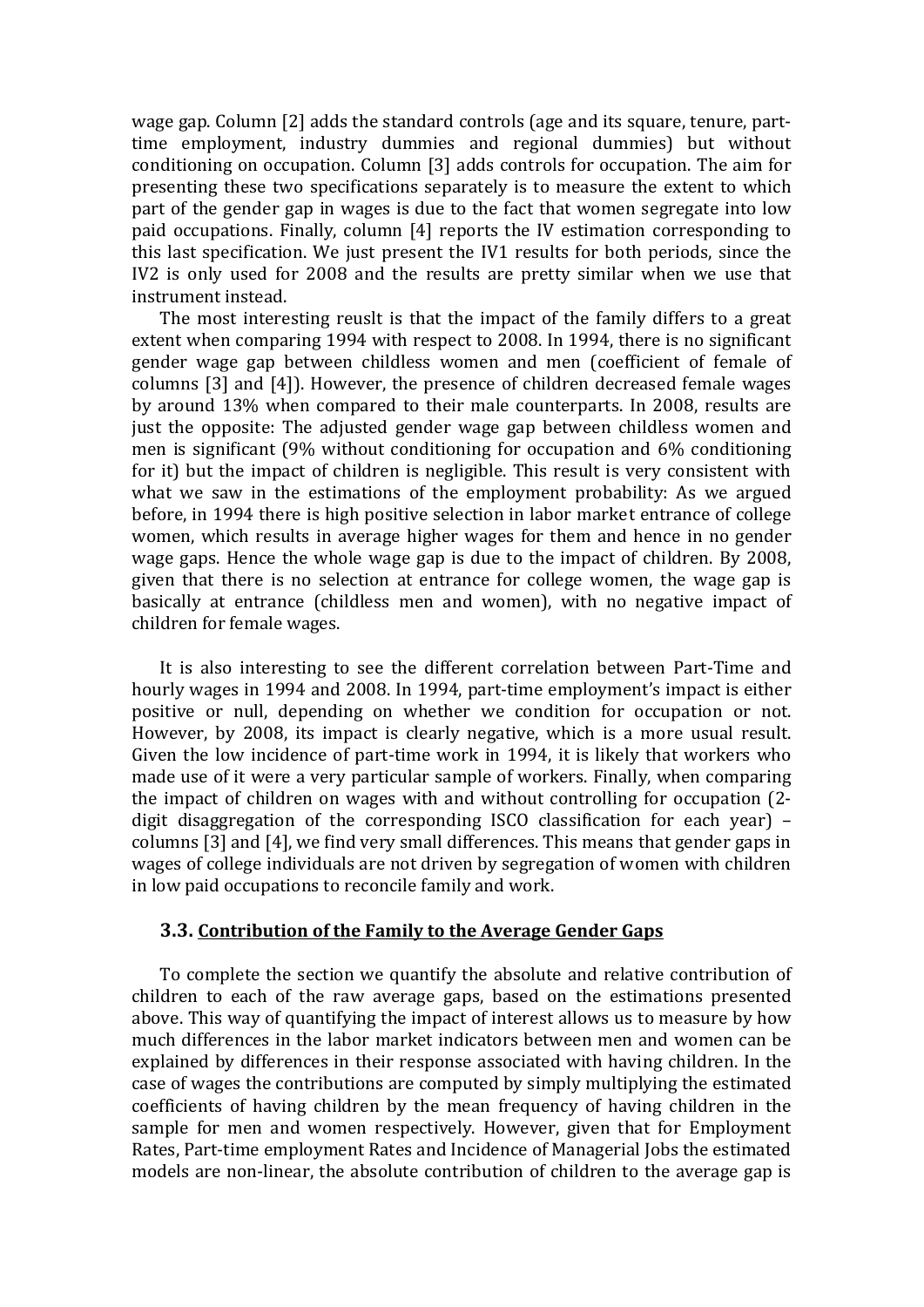obtained following Yun (2004), who uses an extension of the Oaxaca Decomposition Method to account for non-linear estimations<sup>14</sup>. In practice, to compute the absolute contributions we just need to multiply the estimated coefficient of interest by a proper weight, which in this context is the standard normal probability density function evaluated at the mean predicted characteristics. The relative contribution is the ratio between the absolute contribution and the raw corresponding average gap. The computed contributions are presented in the last raw of Tables 3‐5 both for the most general specification that includes controls and for the IV estimates.

The first thing we observe is that the relative contribution of the family to the employment gender gap was very small in 1994 but increases to 56% by 2008. However, note that average gender gaps in employment are much higher in 1994 than in 2008. Second, for those women who decide to stay in the labor market, having children contributes to explaining 4% of the gender gap in part-time work use in 1994, but this increases to 9% by 2008. Although the contribution of the family is not very remarkable in the two years, it is interesting to observe that in 15 years it has doubled, whereas the gap has remained quite stable. This means that college women with children are increasingly using part‐time jobs to remain in the labor market instead of quitting for childcare issues. Finally, whereas average gender wage gaps have doubled in these 15 years, the contribution of the family to it has decreased substantially: having children contributed to explaining 85% of the average gender gap in wages in 1994, whereas by 2008, the family does not explain it at all.

## **4. Policy Implications**

The results reveal that by 2008 college women perform very similarly to men when entering the labor market in their labor supply decisions ‐ the employment rates of childless college men and women are very similar. However, in the intensive margin, childless women still use part-time jobs more extensively than their male counterparts (11% versus 2%). In addition, men on entrance earn approximately 5% more than their female counterparts. One important question is to identify the underlying reasons for these differences when family needs still do not play a role. Is it a supply‐driven or a demand‐driven decision, that of working part-time? The proportion of childless women who report working part-time because they cannot find a full‐time job was 42%, which clearly indicates that at least for many childless women, there are demand restrictions which prevent them working on full-time basis. Therefore, there seem to be room for policy actions directed to improve the intensive margin of female labor supply. With respect to differences in the hourly wage, Peri and Anelli (2012) show that differences in the chosen fields of study in college between men and women (in Italy) is the reason for a significant part of the observed wage differential. This might be perfectly applicable to Spain, given that the facts observed in Italy are very similar to those observed in Spain. If this different behavior is entirely due to differences in

 $14$  There are alternative ways of decomposing probit functions, see Even and Macpherson (1990), Nielsen  $(1998)$ , but the one proposed by  $Yun(2004)$  is the most suitable in our setting since the emphasis of our approach relies on decomposing the differences into coefficients effects.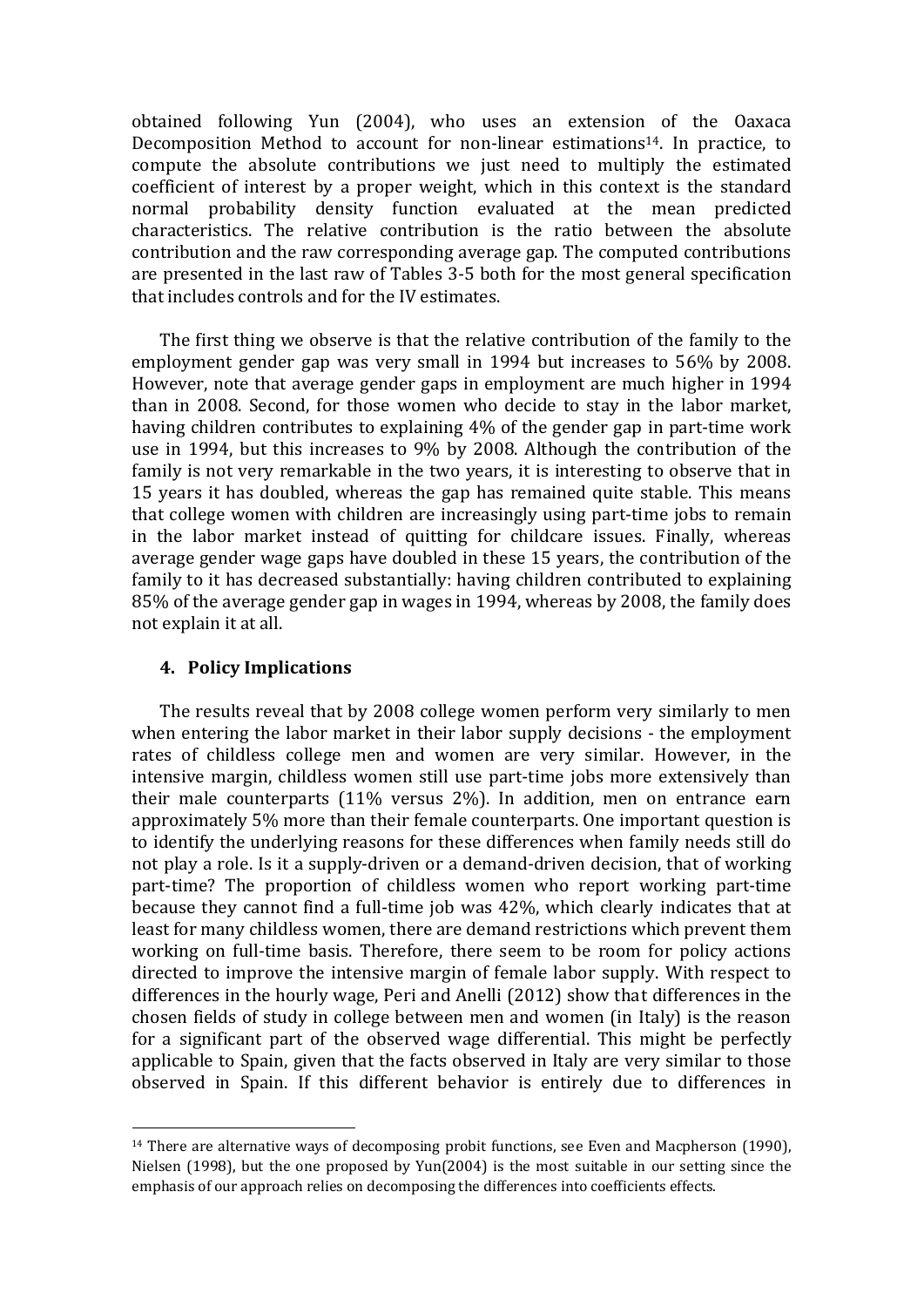preferences, there is not much to be done from a policy perspective. Rather, if females do not engage in these studies because they perceive future discrimination in those occupations as some studies suggest (see The National Academy Press, 2007), then there is scope for improvement by encouraging women to engage in more technical studies and to choose science and math intensive college majors.

The first important result, to draw some policy implications is that by 2008 the observed gap in employment rates – whereas negligible between childless men and women was still equal to 14% between fathers and mothers, and that the presence of children accounted for 56% of this gap. This indicates clearly that the presence of children leads many women to quit the labor market still as recently as 2008. Society needs that firms and other institutions develop possible mechanisms to combine family and work and hence allow mothers to participate in the labor market as much as fathers in terms of their extensive margin if they wish to do so. This can be achieved by developing flexible timing work schedules and *homework practices (teletrabajo)* not only for mothers, but also for fathers. Even though some big firms are slowly starting to implement these measures, there is still a long way to go for Spain. Only if these mechanisms are widely available for mothers and fathers, women with children will be able to access working careers similar to their male counterparts. As we already said in the introduction, a shrinking working‐age population and the high educational level achieved by women in the last few decades, make it essential to consider women as a fundamental part of the workforce.

The second important result of this study is that by 2008 the use of part-time for mothers has increased substantially (from 11% in 1994 to 19% by 2008). At least partly this may be a result of the 1998 Part‐Time Law, which introduced the following changes with regards to part‐time jobs: (i) part‐time job decisions had to be the result of a voluntary acceptance by workers, (ii) employers had to provide information to the Workers Committee with regards to additional hours worked by part-time workers, (iii) Social Security contributions for additional hours were included in the calculation of contribution periods for entitlement to Social Security benefits, (iv) discrimination against part-time workers in terms of social welfare protection was reduced in regard to retirement pensions and permanent invalidity benefit, since the number of days contributed for the purposes of establishing regulatory bases for such pensions and benefits is now multiplied by 1.5, and (v) job stability in part‐time contracts was reinforced with incentives for indefinite contracts and the changeover from short-term part-time contracts to indefinite ones.

These reforms have probably made it easier for mothers to combine family and work. In 2007, the Gender Equality Law introduced some provisions concerning paternity leave and childcare leave which have allowed and encouraged work reductions for mothers and fathers with small children. The next challenge for the future, particularly for the highly educated population, is not so much about allowing leave from work. It is rather about developing flexibility measures which enhance the possibility for women to remain in the labor market and make it possible to develop career paths similar to those of men if they wish to do so.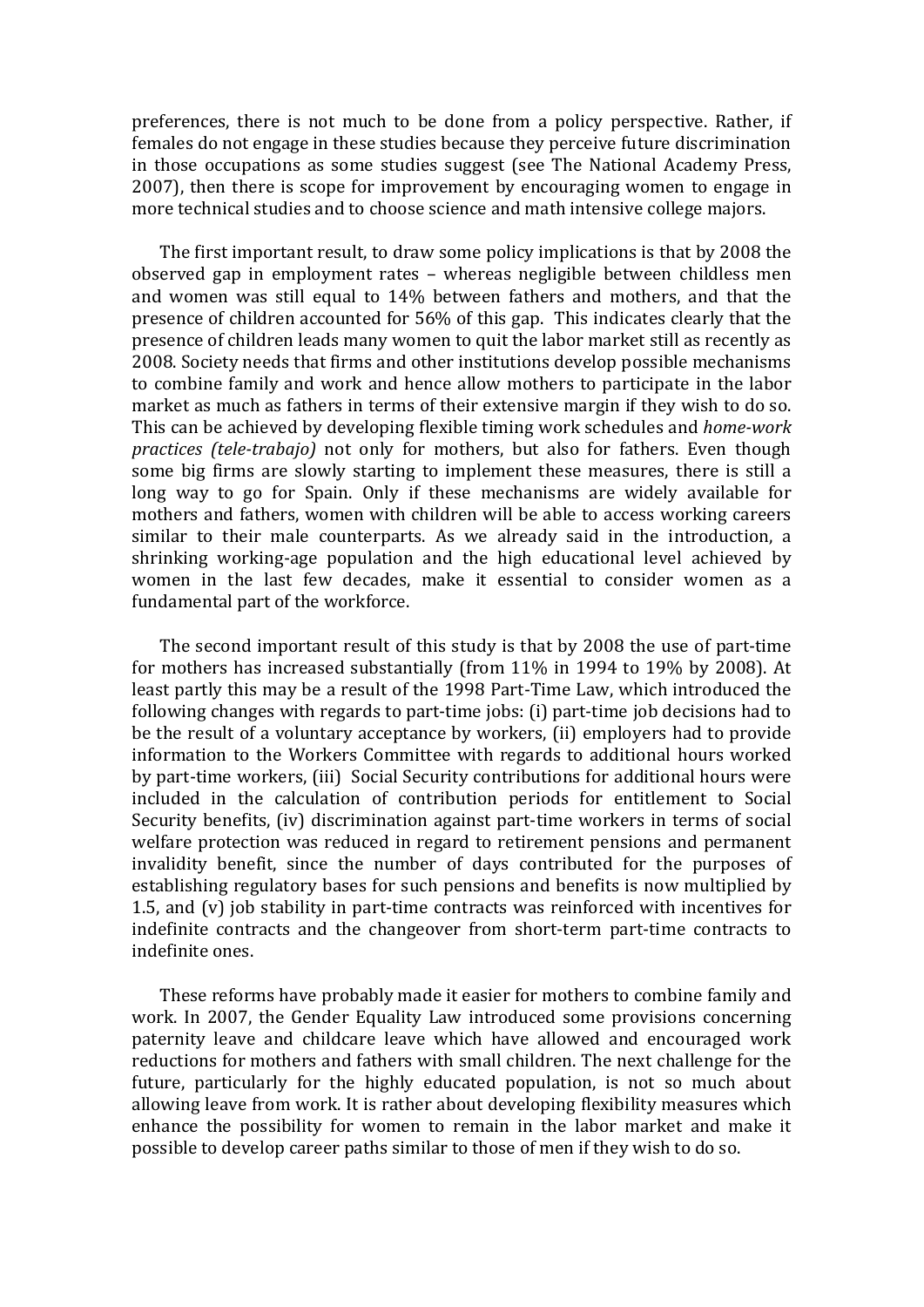#### **5. Summary and Conclusions**

In this paper, we explore the trade-offs between family needs and work career development for highly educated men and women in Spain. Although women reached, as in other countries such as Italy or the US, higher educational attainments in terms of graduation rates from college their careers often diverge substantially from those of men. Family issues are undoubtedly an important determinant of this divergence. Women must combine employment with home responsibilities to a much larger extent than their male partners and this conditions their decisions with respect to their labor supply and hence to their labor performance in the future.

We present evidence of gender gaps in labor supply (employment rates, use of part-time), wages and incidence in managerial jobs along the life cycle and for different cohorts – those born in 1960, 1965, 1970 and 1975. This allows to compare gender gaps at different ages, in particular, at pre‐ and post‐child bearing ages and to observe whether they increase in this period – from 30 to 40. This provides a preliminary picture of the role of family issues in the professional careers of women versus those of men. Second, by comparing gender gaps along the life cycle for different birth cohorts we can assess changes over time in the way Spanish Women combine family and work. In addition to this descriptive evidence we use two micro-datasets to account for the impact of having children, on the observed gender gaps. The first one is the first wave of the European Household Panel for Spain – 1994, and the other one is the 2008 wave of the European Survey of Living Conditions. Both of them share the design and hence are highly comparable. The use of these two datasets is very convenient because, given that we consider college men and women of 25‐45 years of age, the 1994 sample captures the behavior of men and women born between 1950 and 1970, which on average reflects the behavior exhibited by our two earlier cohorts – born in 1960s and 1965s. On the other hand, the sample of 2008 captures the behavior of college‐ educated men and women who were born between 1963 and 1983 and hence basically reflects the behavior of the two youngest cohort in the descriptive sample.

Our findings suggest the following insights: First, with respect to gender gaps in the extensive margin of labor supply – employment rates, we observe a very different pattern when comparing the mid‐nineties (1994) to late 2000s (2008): In the former, gender gaps in employment rates are quite substantial even among childless men and women  $-11\%$ , which increase to a large extent  $-31\%$  when comparing mothers with fathers. Children account only for 11% of this substantial gap, which tells us that besides children there are many other issues – social norms or others, which affect this different behavior. However, by 2008, the pattern of gender gaps in employment rates has changed substantially: there is basically no gap between childless men and women, although this rises to 14% between fathers and mothers. Furthermore, children account for 56% of this gap. In summary, it looks as if by 2008 women on entrance in the labor market behave very similarly to men, but family issues lead some women to quit the labor market.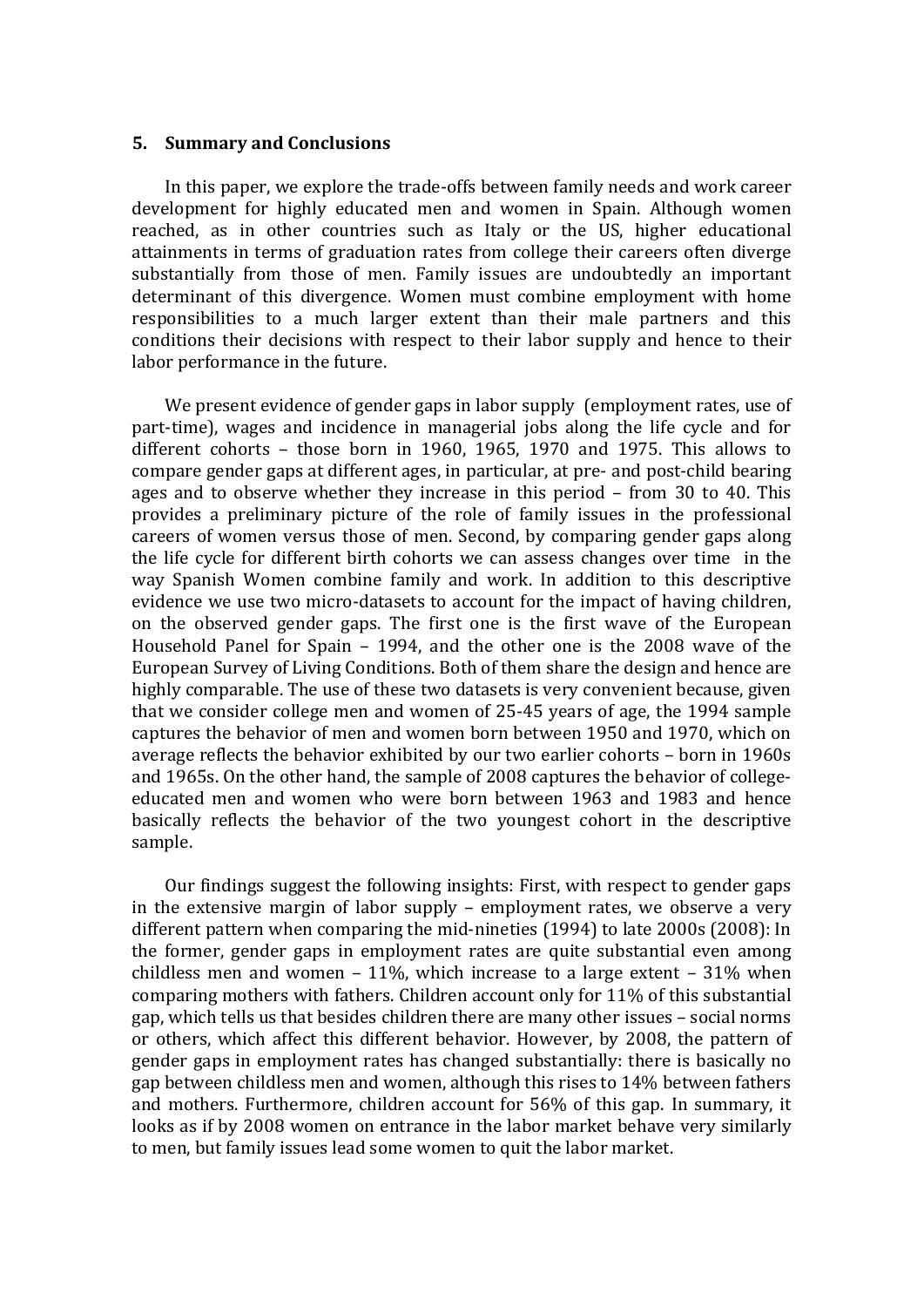Second, for those men and women who stay in the labor market, we look at gender gaps in labor supply in number of hours worked, proxied by part‐time employment rates. The data reveals, that the use of part-time employment is basically a female choice, the use of part‐time employment among men is negligible. At this stage, we see interesting differences in the behavior of women with respect to the use of part-time work in the mid-nineties as compared with the late 2000s: on the one hand, the use of part-time employment was higher among childless women as compared to mothers (15% versus 11%), which suggests a very small, if any, connection between family issues and part‐time work at that time. This has changed completely by 2008, when the use of part-time employment of childless females is only 10% but rises to 18% for mothers. Additionally, children account for 4% of the gap in 1994 and 9% of it by 2008. The fact that children accounts only for 9% of the gap even in 2008 suggests that although children is an important determinant for the choice of part-time employment versus full time work, there may be other determinants, among others demand restrictions, which lead some women work on part-time basis.

Third, with respect to the performance in the labor market, we compare hourly wages of college‐educated men and women. The first interesting issue that we observe is that in the mid-nineties, childless women earned on average  $6\%$ more than men, which suggests that these women were a high selected sample among college females. However, when we compare fathers with mothers, the gap was 7% in favor of men. Furthermore, children account for 85% of the gap. By 2008, the pattern was different: the gender gap between childless men and women was of the same magnitude than that among fathers and mothers (5% in favor of men) and children did not contribute to explain the gap. The reason for it could be discrimination or differences in unobserved skills. Our data does not allow looking empirically at these possibilities, but both of them might be potential reasons for the observed wage gaps.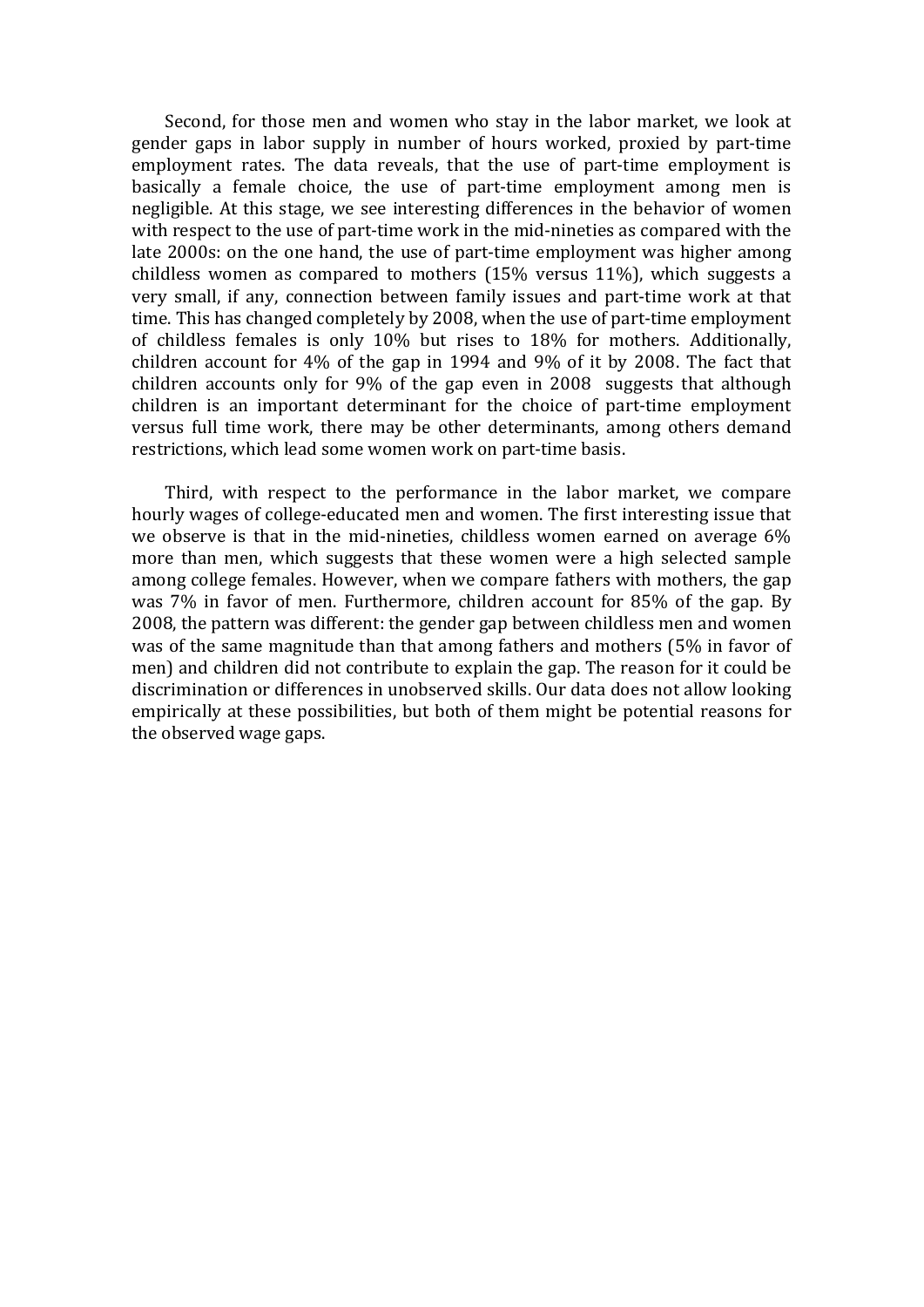#### **References**

- **[1]** Azmat, Ghazala, Maia Güell and Alan Manning. (2006) "Gender Gaps in Unemployment Rates in OECD countries" *Journal of Labor Economics* vol 24 no.1: 1-37.
- **[2]** Bertrand, Marianne, Claudia Goldin and Lawrence F. Katz. (2010) "Dynamics of the Gender Gap for Young Professionals in the Financial and Corporate Sectors". *American Economic Journal: Applied Economics* 228–255.
- **[3]** De la Rica, Sara, Brindusa Anghel and M. Alloza. (2011) "Diferencias de Género en la Formación Científica Evidencia Empírica" *Situación de las Mujeres en la Ciencia Española* – Libro Blanco (Unidad de Mujeres y Ciencia) Capítulo 2.
- **[4]** División General de Renovación Pedagógica. (1992) "Las Desigualdades en la Educación en España", *Ministerio de Educación y Ciencia*.
- **[5]** Escot, Lorenzo, Ricardo Gimeno and R. Mateos de Cabo. (2011) "Disentangling Discrimination on Spanish Boards of Directors". *Corporate Governance: An International Review*, 2011, 19(1): 77–95
- **[6]** Even, William E. and David A. Macpherson. (1990) "Plant Size and the Decline of Unionism," *Economics Letter*, 32, 393-398.
- **[7]** Fuchs, Victor. (1988) "Women's quest for economic equality" *Cambridge: Harvard University Press.*
- **[8]** Goldin, Claudia. (2005) "From the Valley to the Summit: The Quiet Revolution that Transformed Women's Work" *Regional Review*. 14:3, pp. 5-12.
- **[9]** Goldin, Claudia, Lawrence F. Katz and Ilyana Kuziemko. (2006) "The Homecoming of American College Women: The Reversal of the College Gender Gap". *Journal of Economic Perspectives* – Volume 20, No. 4 pp. 133-156.
- **[10]** Goldin, Claudia. (2006) "The 'Quiet Revolution' that Transformed Women's Employment, Education and Family". *American Economic Review*, 96 (2): 1-21.
- **[11]** Goldin, Claudia and Lawrence F. Katz. (2008) "Transitions: Career and Family Life Cycles of the Educational Elite". *American Economic Review*, 98:2, 363– 369.
- **[12]** Harkness, Susan and Jane Waldfogel. (2003) "The Family Gap in Pay: Evidence from Seven Industrialized Countries" *Research in Labor Economics,* 22, 369-414*.*
- **[13]** Herr, Jane, and Catherine Wolfram. **(**2009) "Opt-Out Rates at Motherhood across High-Education Career Paths: Selection versus Work Environment." *National Bureau of Economic Research* Working Paper 14717.
- **[14]** Instituto de la Mujer. (2009) "Mujeres en Cifras", *Ministerio de Igualdad*.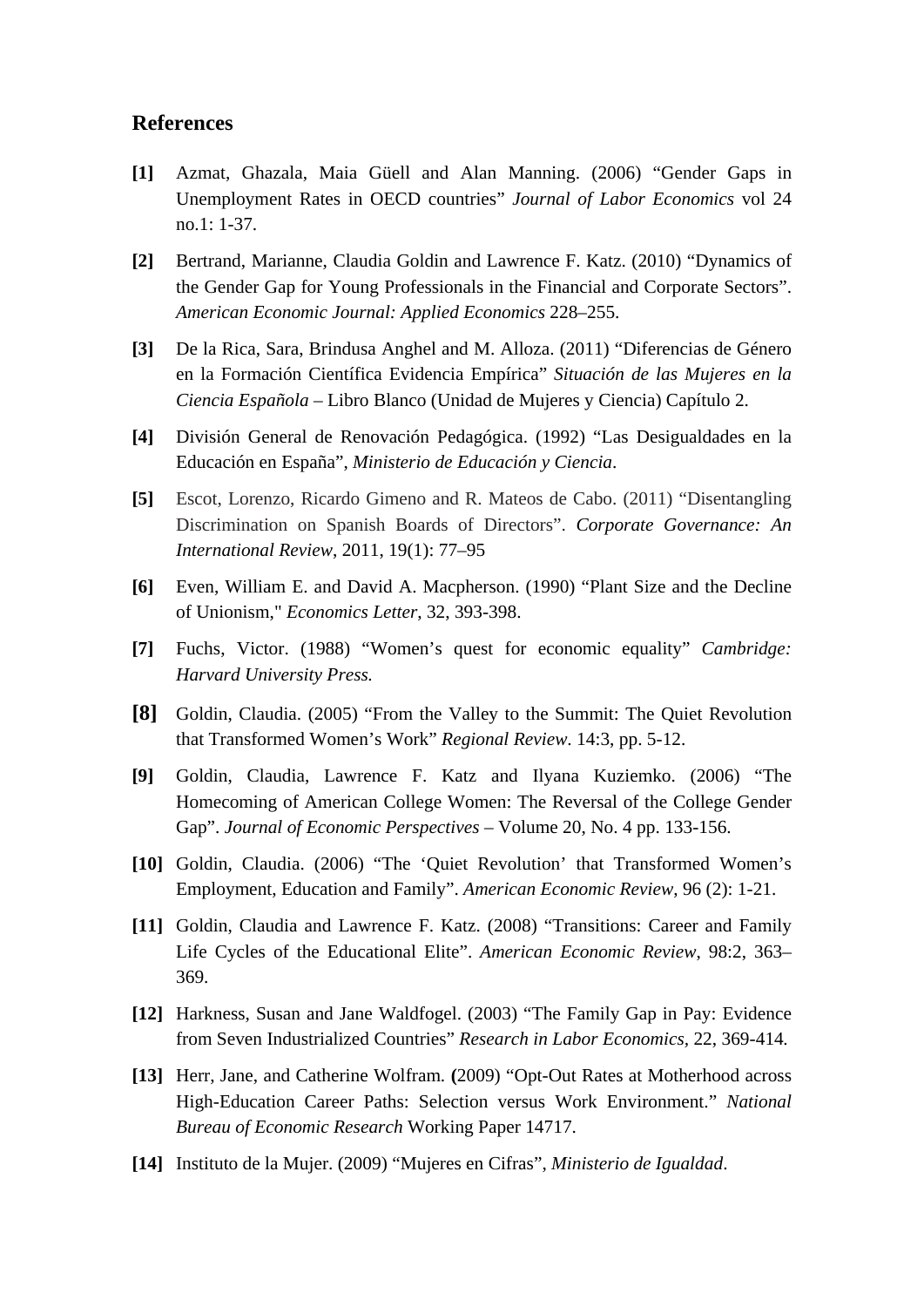- **[15]** Joshi, Heather. (1991) "Sex and motherhood as handicaps in the labor market". *Women's Issues in Social Policy*. London: Routledge.
- **[16]** Joshi, Heather, and Newell, Marie-Louise. (1989) "Pay Differentials and Parenthood: Analysis of Men and Women Born in 1946". Coventry: *University of Warwick Institute for Employment Research.*
- **[17]** Molina, José Alberto and Víctor M. Montuenga. (2009) "The Motherhood Wage Penalty in Spain". *Journal of Family Economic Issuess* 30:237–251.
- **[18]** Neumark, David and Sanders Korenman (1994). "Sources of bias in women's wage equations: Results using sibling data". *Journal of Human Resources*, *29*, 379–405.
- **[19]** Nielsen, H. S. (1998) "Discrimination and detailed decomposition in a logit model". *Economics Letters*, 61, 115-120.
- **[20]** OECD *Employment Outlook* (2002) Chapter 2 ISBN 92-64-19778-8
- **[21]** The National Academy Press. (2007) "Beyond Bias and Barriers: Fulfilling the potential of women in academic science and engineering", *Washington, D.C*
- **[22]** Waldfogel, Jane. (1998) "Understanding the 'Family Gap' in Pay for Women with Children," *Journal of Economic Perspectives*, vol. 12: 137-156.
- **[23]** Wood, Robert G., Mary E. Corcoran, and Paul N. Courant. **(**1993) "Pay Differences among the Highly Paid: The Male-Female Earnings Gap in Lawyers' Salaries." *Journal of Labor Economics*, 11(3): 417–41.
- **[24]** Yun Myeon-Su (2004). "Decomposing Differences in the First Moment." *Economic Letters*, Vol. 82: 275-280.
- **[25]** Yun, Myeon-Su (2000). "Decomposing Analysis for a Binary Choice Model". *Working Paper, No. 2000-01*, Department of Economics, Rutgers University.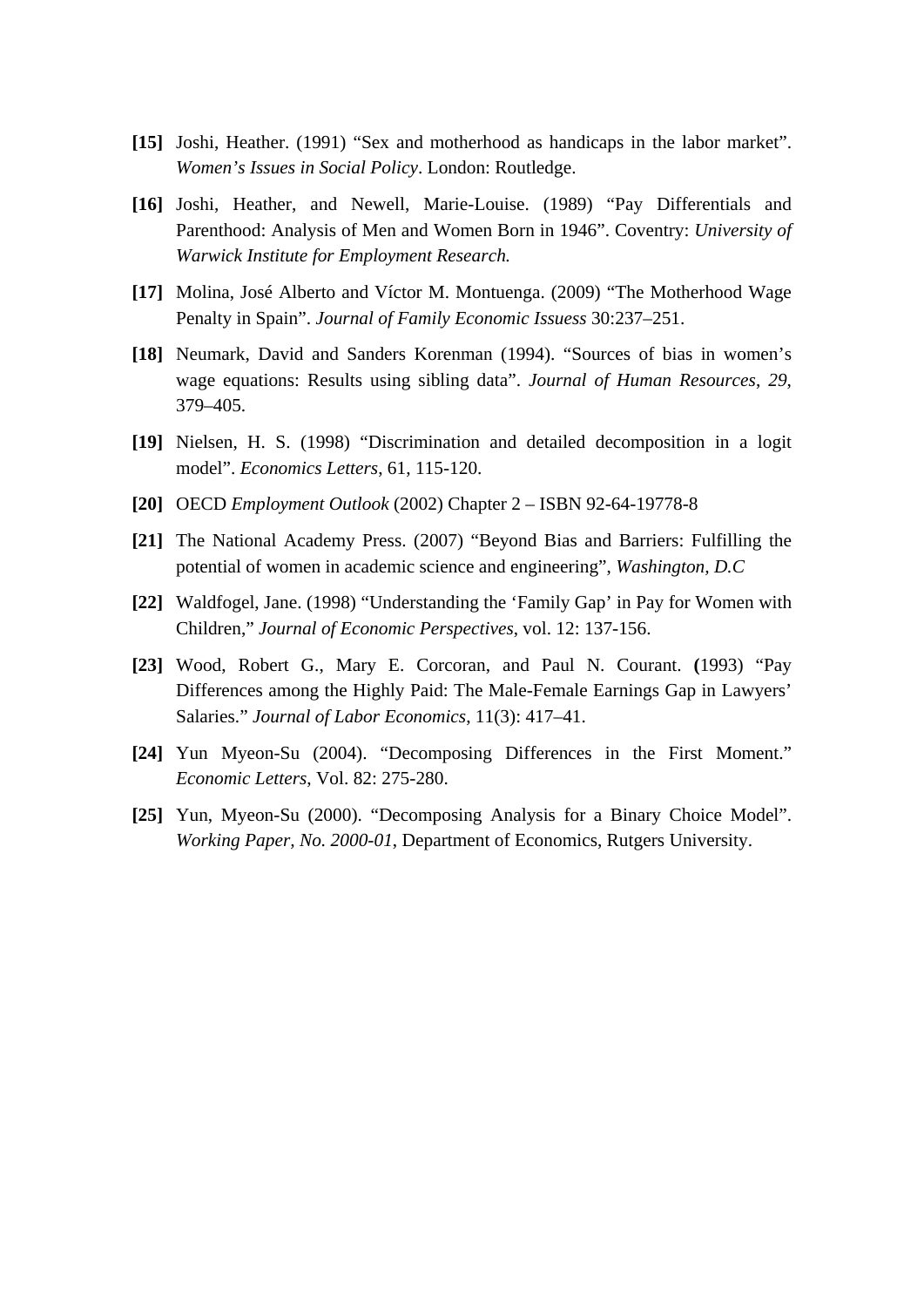

**Figure 1 – Life Cycle Employment Rates (%) – College Educated Women** 



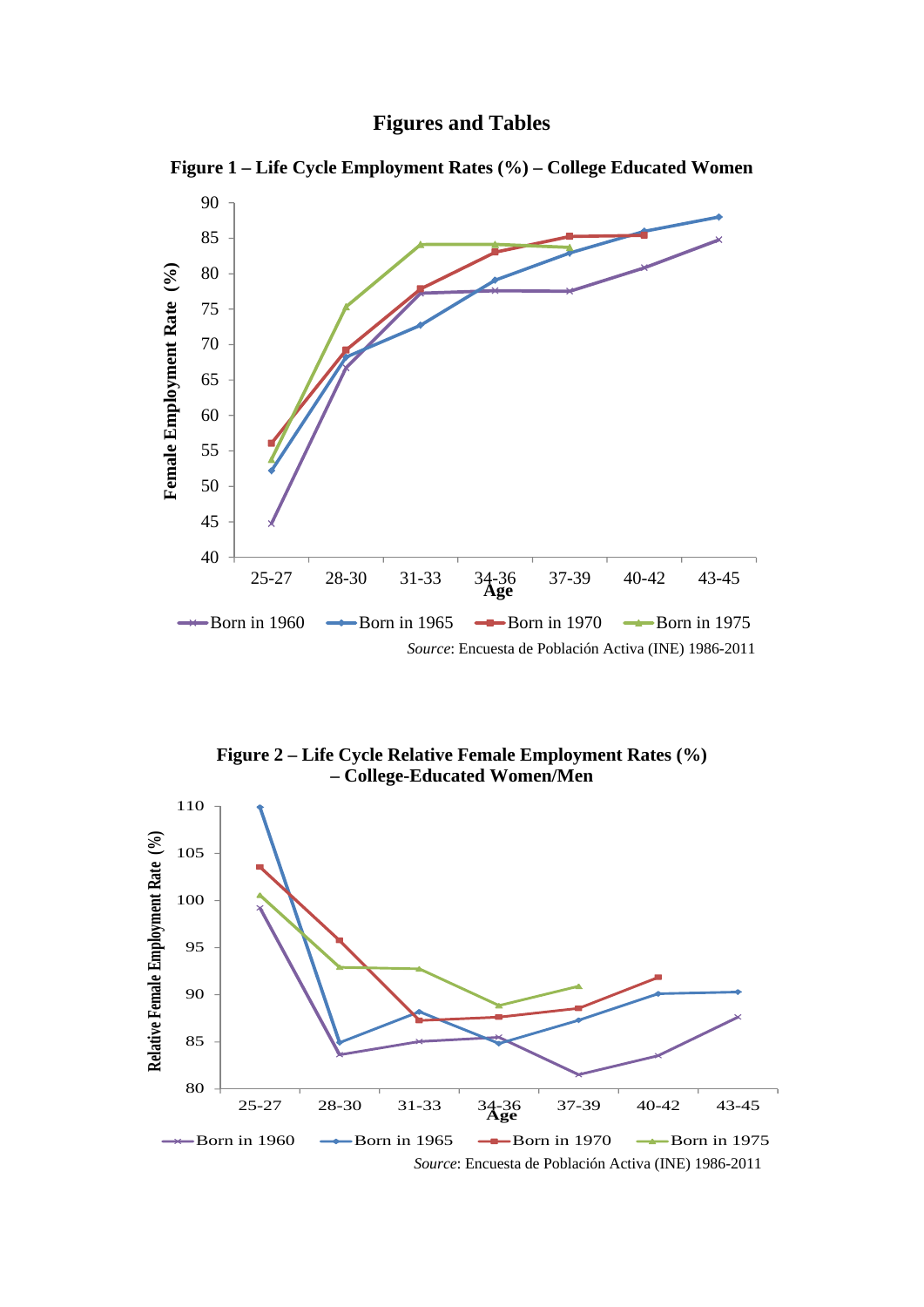**Figure 3 – Life Cycle Part-Time Rates (as % of employment) – College-Educated Women** 



**Figure 4 – Life Cycle Incidence of Workers in Managerial Occupations – College-Educated Females**

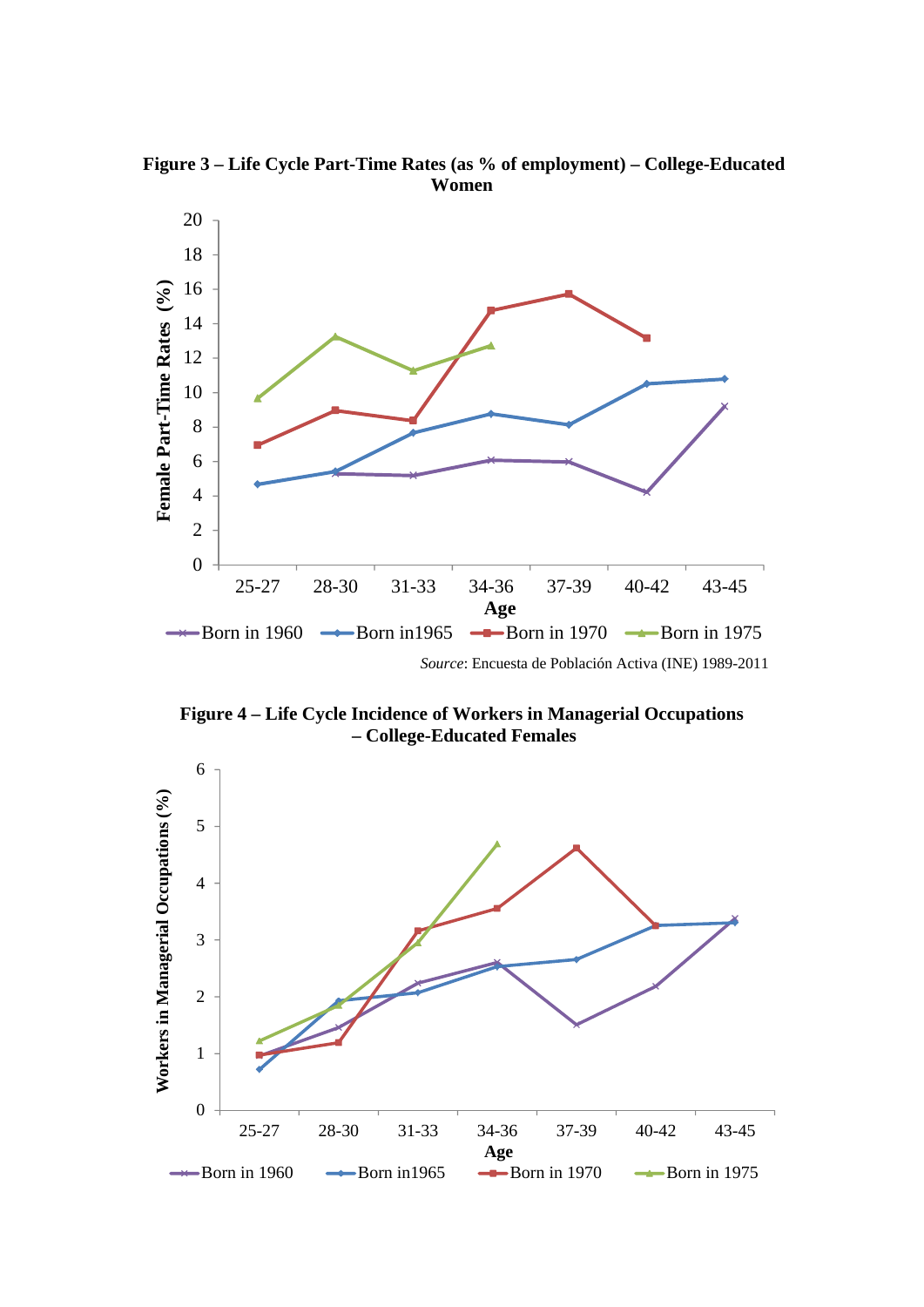

**Figure 5 – Life Cycle Relative Incidence of Females Working as Managers – College-Educated Women/Men**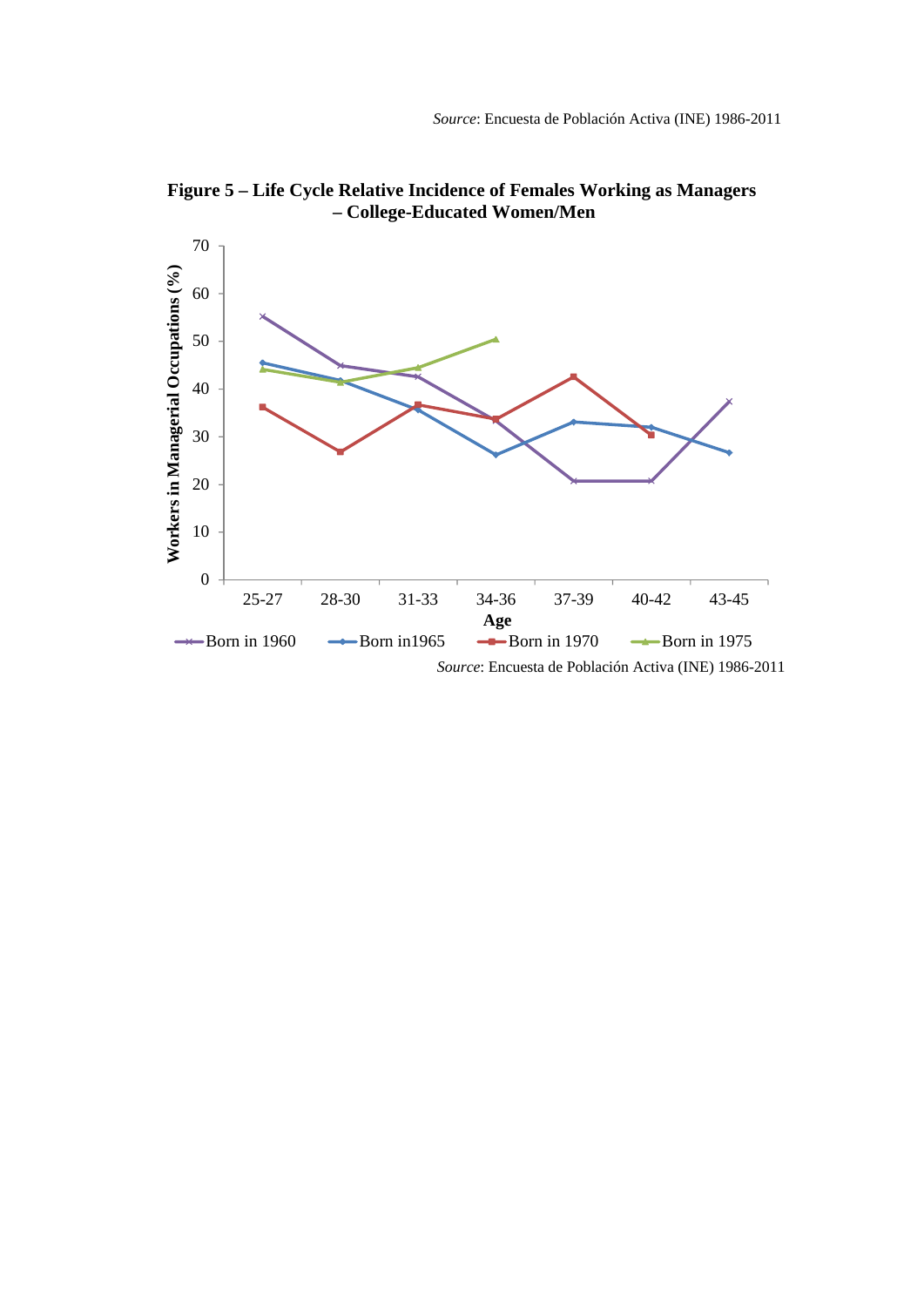|                               | <b>Employment Rates</b> |          |         | Part-Time Rates | Managers incidence |         |  |
|-------------------------------|-------------------------|----------|---------|-----------------|--------------------|---------|--|
|                               | 1994                    | 2008     | 1994    | 2008            | 1994               | 2008    |  |
| 1. All Men                    | 93.12                   | 91.82    | 2.31    | 1.84            | 6.85               | 3.14    |  |
|                               | (25.34)                 | (27.41)  | (15.03) | (13.47)         | (25.30)            | (17.45) |  |
| 2. All Women                  | 68.52                   | 85.20    | 12.33   | 14.45           | 0.98               | 0.80    |  |
|                               | (46.49)                 | (35.52)  | (32.93) | (35.18)         | (9.91)             | (8.93)  |  |
| 3. Men without children       | 87.19                   | 88.93    | 3.04    | 2.58            | 4.71               | 1,39    |  |
|                               | (33.54)                 | (31.38)  | (17.24) | (15.86)         | (21.27)            | (11.74) |  |
| 4. Men with children          | 95.73                   | 96.72    | 2.01    | 0.71            | 7.76               | 5.84    |  |
|                               | (20.24)                 | (17.88)  | (14.06) | (8.38)          | (26.80)            | (23.48) |  |
| 5. Women without children     | 76.07                   | 87.65    | 15.03   | 11.06           | 1.61               | 1.18    |  |
|                               | (42.81)                 | (32.91)  | (35.89) | (31.38)         | (0.66)             | (10.84) |  |
| 6. Women with children        | 65.01                   | 82.29    | 10.86   | 18.73           | 0.66               | 0.50    |  |
|                               | (47.76)                 | (38.19)  | (31.19) | (39.04)         | (8.12)             | (7.05)  |  |
| Gender Gap All $(2-1)$        | $-24.60$                | $-6.62$  | 10.02   | 12.61           | $-5.87$            | $-2.34$ |  |
| Gender Gap no child (5-3)     | $-11.12$                | $-1.28$  | 11.99   | 8.48            | $-3.10$            | $-0.21$ |  |
| Gender Gap children (6-4)     | $-30.72$                | $-14.43$ | 8.85    | 18.02           | $-7.10$            | $-5.34$ |  |
| <b>Family Gap Women (6-5)</b> | $-11.06$                | $-5.36$  | $-4.17$ | 7.67            | $-0.95$            | $-0.68$ |  |
| No. observations              | 1033                    | 3452     | 842     | 3027            | 842                | 3027    |  |

**Table 1**. Labor Market Statistics of College-Educated Men and Women Age 25-45 in Spain 1994-2008

*Notes:* Standard deviations in parenthesis. Rates are computed using individuals' weights.

*Source:* Household Panels Phogue 1994 and EU-Silk 2008.

| 1994-2008                 |          |                                         |          |          |                     |                  |  |  |
|---------------------------|----------|-----------------------------------------|----------|----------|---------------------|------------------|--|--|
|                           | 1994     |                                         |          |          | 2008                |                  |  |  |
|                           | All      | With<br>Without<br>children<br>children |          | All      | Without<br>children | With<br>children |  |  |
| 1. Men                    | 1.987    | 1.819                                   | 2.056    | 2.445    | 2.353               | 2.591            |  |  |
|                           | (0.678)  | (0.746)                                 | (0.636)  | (0.448)  | (0.418)             | (0.457)          |  |  |
| 2. Women                  | 1.923    | 1.926                                   | 1.921    | 2.334    | 2.237               | 2.459            |  |  |
|                           | (0.696)  | (0.719)                                 | (0.685)  | (0.452)  | (0.444)             | (0.432)          |  |  |
| <b>Gender Gap</b> $(2-1)$ | $-0.064$ | 0.107                                   | $-0.135$ | $-0.111$ | $-0.116$            | $-0.132$         |  |  |

**Table 2.** Log Mean Hourly Wages of College-Educated Men and Women Age 25-45 in Spain

*Source:* Household Panels Phogue 1994 and EU-Silk 2008. *Note:* Standard deviations in parenthesis.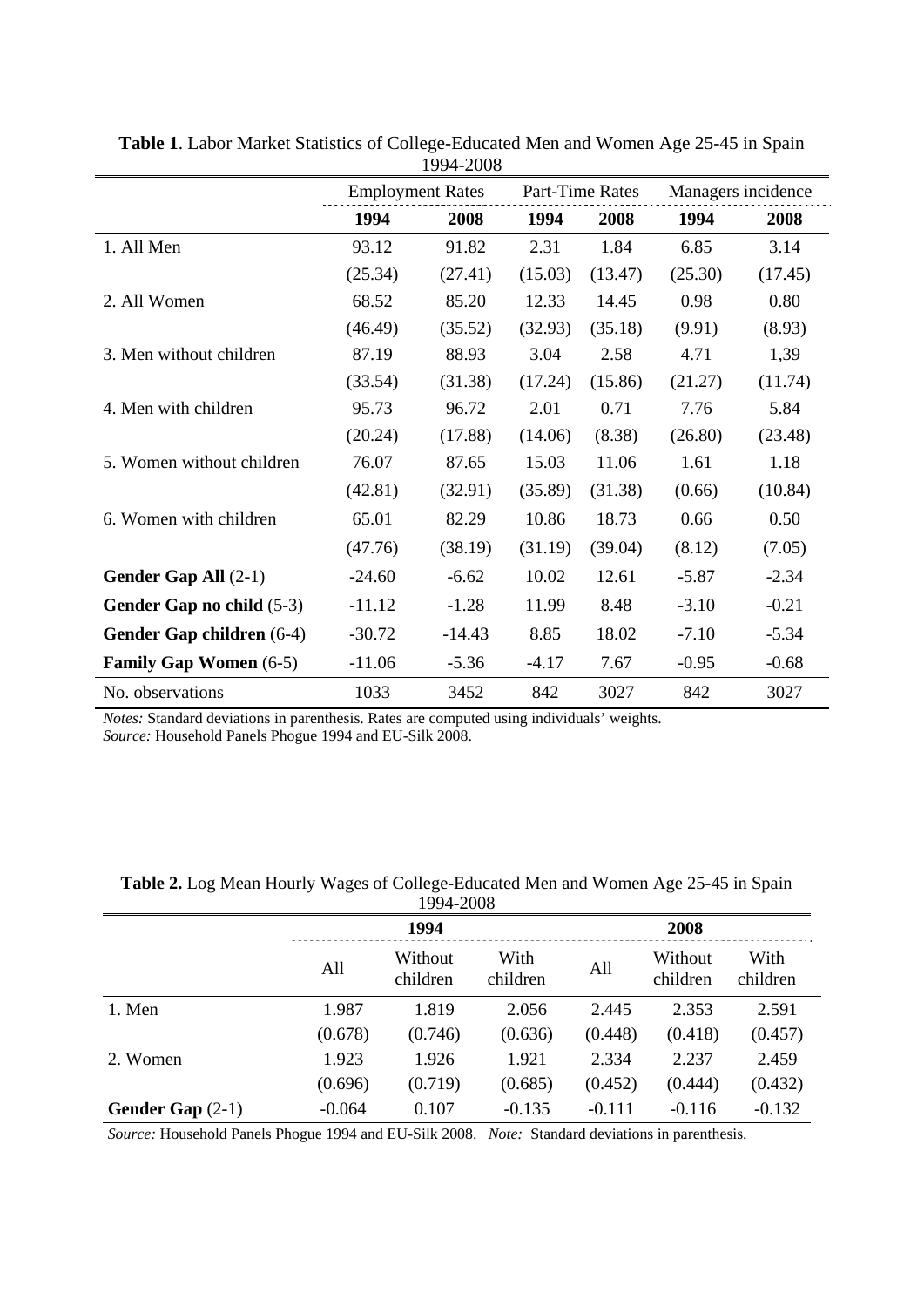|                                                  |                | 1994                  |                     | 2008                   |                     |                     |                     |  |
|--------------------------------------------------|----------------|-----------------------|---------------------|------------------------|---------------------|---------------------|---------------------|--|
|                                                  | $[1]$          | $[2]$                 | [IV1]               | $[1]$                  | $[2]$               | [IV1]               | [IV2]               |  |
| 1. Female                                        | $-0.101$ **    | $-0.088$ <sup>*</sup> | 0.048               | $-0.012$               | $-0.015$            | 0.019               | 0.019               |  |
|                                                  | (0.047)        | (0.047)               | (0.044)             | (0.017)                | (0.017)             | (0.019)             | (0.022)             |  |
| 2. Any child                                     | $0.138***$     | $0.098*$              | 0.116               | $0.117^{\ast\ast\ast}$ | $0.073***$          | $0.081$ *           | 0.116               |  |
|                                                  | (0.046)        | (0.050)               | (0.082)             | (0.027)                | (0.028)             | (0.045)             | (0.069)             |  |
| 3. Female*Any<br>child                           | $0.214***$     | $-0.192***$           | $-0.221$ **         | $0.161***$             | $-0.162$ ***        | $-0.257***$         | $-0.242***$         |  |
|                                                  | (0.058)        | (0.059)               | (0.088)             | (0.032)                | (0.032)             | (0.043)             | (0.049)             |  |
| <b>Adjusted Family Gap</b>                       |                |                       |                     |                        |                     |                     |                     |  |
| For Women $(2+3)$                                |                |                       | $-0.106*$           |                        |                     | $-0.176***$         | $-0.126$            |  |
|                                                  |                |                       | (0.062)             |                        |                     | (0.034)             | (0.063)             |  |
| For Men (2)                                      |                |                       | 0.116               |                        |                     | $0.081$ *           | 0.116               |  |
|                                                  |                |                       | (0.082)             |                        |                     | (0.045)             | (0.069)             |  |
| <b>Adjusted Gender Gaps</b>                      |                |                       |                     |                        |                     |                     |                     |  |
| Women any child versus Men any child             |                |                       | $-0.173***$         |                        |                     | $-0.223***$         | $-0.237***$         |  |
| $(1+3)$                                          |                |                       | (0.026)             |                        |                     | (0.036)             | (0.033)             |  |
| Childless Women versus Childless Men             | 0.048          |                       |                     | 0.019                  | 0.019               |                     |                     |  |
| (1)                                              |                |                       | (0.044)             |                        |                     | (0.019)             | (0.022)             |  |
| Control variables                                | N <sub>o</sub> | Yes                   | Yes                 | No                     | Yes                 | Yes                 | Yes                 |  |
| Observations                                     | 1033           | 1033                  | 1033                | 3452                   | 3452                | 3452                | 3452                |  |
| Pseudo $R^2$                                     | 0.1262         | 0.1484                | 0.1518              | 0.0339                 | 0.0671              | 0.0795              | 0.0692              |  |
| Family contribution<br>to the gender gap<br>(% ) |                | 10.08<br>$[-0.025]$   | 11.24<br>$[-0.028]$ |                        | 30.19<br>$[-0.019]$ | 56.20<br>$[-0.035]$ | 35.47<br>$[-0.022]$ |  |

**Table 3.** Probability of Employment – Probit Estimation College-Educated Men/Women

*Notes*: Standard errors in parenthesis; \*\*\* p<0.01, \*\* p<0.05, \* p<0.1. The set of control variables include age, presence of a working spouse/partner, other family income in the household and regional fixed effects. Individual sampling weights are used in the estimations. The presented coefficients are marginal effects from probit models. The computation of the family contribution to the overall gender gap follows the methodology of probit decomposition into coefficient effects developed by Yun (2003). Absolute contributions in brackets.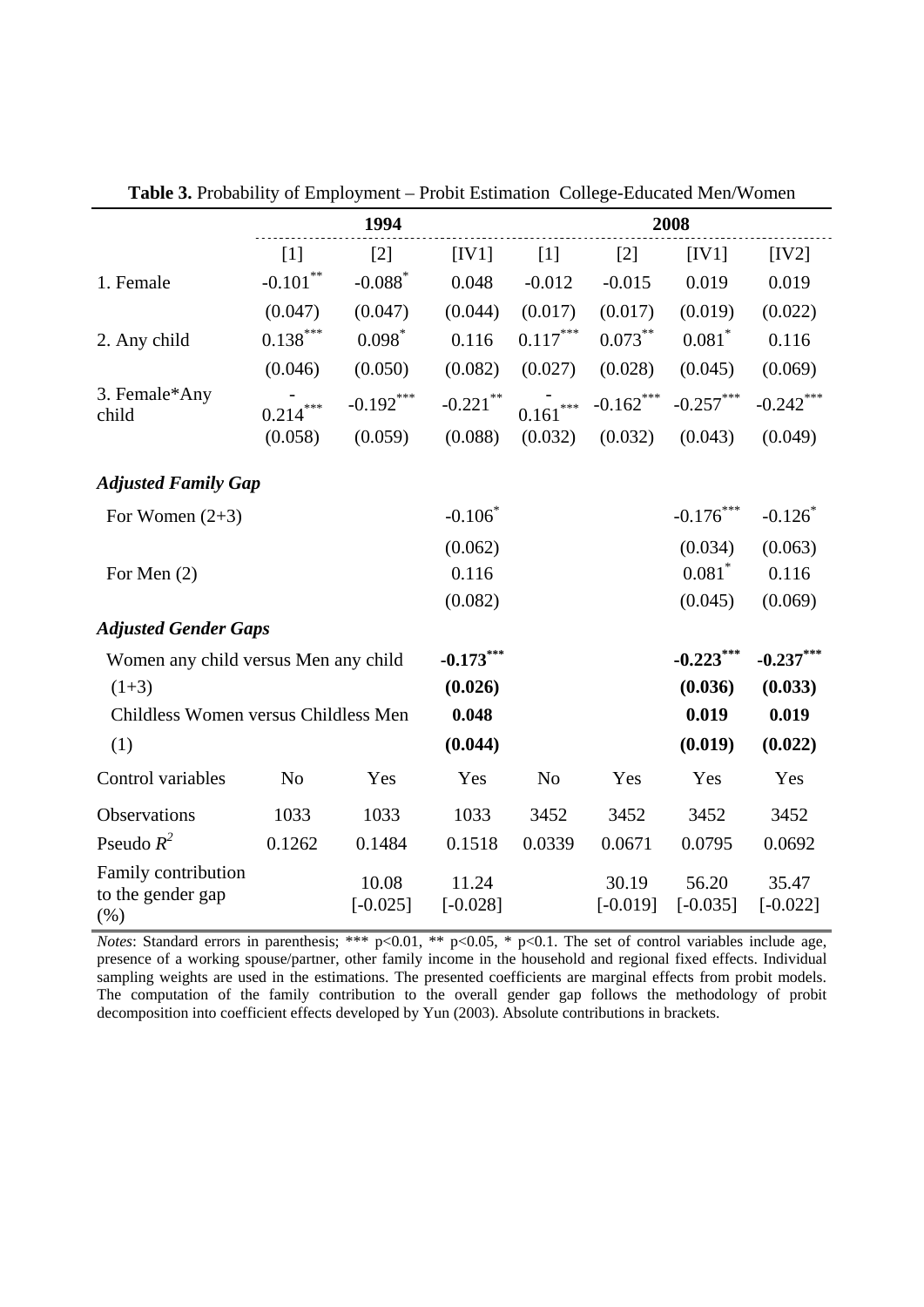|                                                  |                   | 1994                  |                 | 2008              |                  |                        |                 |  |
|--------------------------------------------------|-------------------|-----------------------|-----------------|-------------------|------------------|------------------------|-----------------|--|
|                                                  | $\lceil 1 \rceil$ | $\lceil 2 \rceil$     | [IV1]           | $\lceil 1 \rceil$ | $[2]$            | [IV1]                  | [IV2]           |  |
| 1. Female                                        | $0.097***$        | $0.106***$            | $0.139***$      | $0.096***$        | $0.089***$       | $0.088\overset{***}{}$ | $0.097***$      |  |
|                                                  | (0.035)           | (0.036)               | (0.060)         | (0.018)           | (0.017)          | (0.020)                | (0.025)         |  |
| 2. Any child                                     | $-0.020$          | $-0.008$              | 0.074           | $-0.067$ **       | $-0.045$         | $-0.086^{**}$          | $-0.066$        |  |
|                                                  | (0.034)           | (0.043)               | (0.096)         | (0.032)           | (0.029)          | (0.042)                | (0.068)         |  |
| 3. Female*Any<br>child                           | $-0.003$          | $-0.012$              | $-0.060$        | $0.112***$        | $0.111***$       | $0.129***$             | $0.106***$      |  |
|                                                  | (0.042)           | (0.045)               | (0.080)         | (0.035)           | (0.034)          | (0.047)                | (0.051)         |  |
| <b>Adjusted Family Gap</b>                       |                   |                       |                 |                   |                  |                        |                 |  |
| For Women $(2+3)$                                |                   |                       | 0.014           |                   |                  | $0.042$ <sup>*</sup>   | 0.040           |  |
|                                                  |                   |                       | (0.065)         |                   |                  | (0.027)                | (0.054)         |  |
| For Men $(2)$                                    |                   |                       | 0.074           |                   |                  | $-0.086$ **            | $-0.066$        |  |
|                                                  |                   |                       | (0.096)         |                   |                  | (0.042)                | (0.068)         |  |
| <b>Adjusted Gender Gaps</b>                      |                   |                       |                 |                   |                  |                        |                 |  |
| Women any child versus Men any child             | $0.079***$        |                       |                 | $0.217***$        | $0.203***$       |                        |                 |  |
| $(1+3)$                                          |                   |                       | (0.033)         |                   |                  | (0.036)                | (0.039)         |  |
| Childless Women versus Childless Men             | $0.139***$        |                       |                 | $0.088***$        | $0.097***$       |                        |                 |  |
| (1)                                              |                   |                       | (0.060)         |                   |                  | (0.020)                | (0.025)         |  |
| Control variables                                | N <sub>o</sub>    | Yes                   | Yes             | N <sub>o</sub>    | Yes              | Yes                    | Yes             |  |
| Observations                                     | 841               | 750                   | 750             | 3027              | 3027             | 3027                   | 3027            |  |
| Pseudo $R^2$                                     | 0.0898            | 0.1079                | 0.1087          | 0.1220            | 0.1502           | 0.1386                 | 0.1339          |  |
| Family contribution<br>to the gender gap<br>(% ) |                   | $-5.43$<br>$[-0.005]$ | 4.10<br>[0.004] |                   | 10.79<br>[0.014] | 8.58<br>[0.011]        | 7.60<br>[0.010] |  |

**Table 4**. Probability of Working Part-Time versus Full-Time – College-Educated Men/Women

*Notes*: Standard errors in parenthesis; \*\*\* p<0.01, \*\* p<0.05, \* p<0.1. The set of control variables include age, presence of a working spouse/partner, other family income in the household and regional fixed effects. Individual sampling weights are used in the estimations. The presented coefficients are marginal effects from probit models. Absolute contributions in the last raw in brackets.